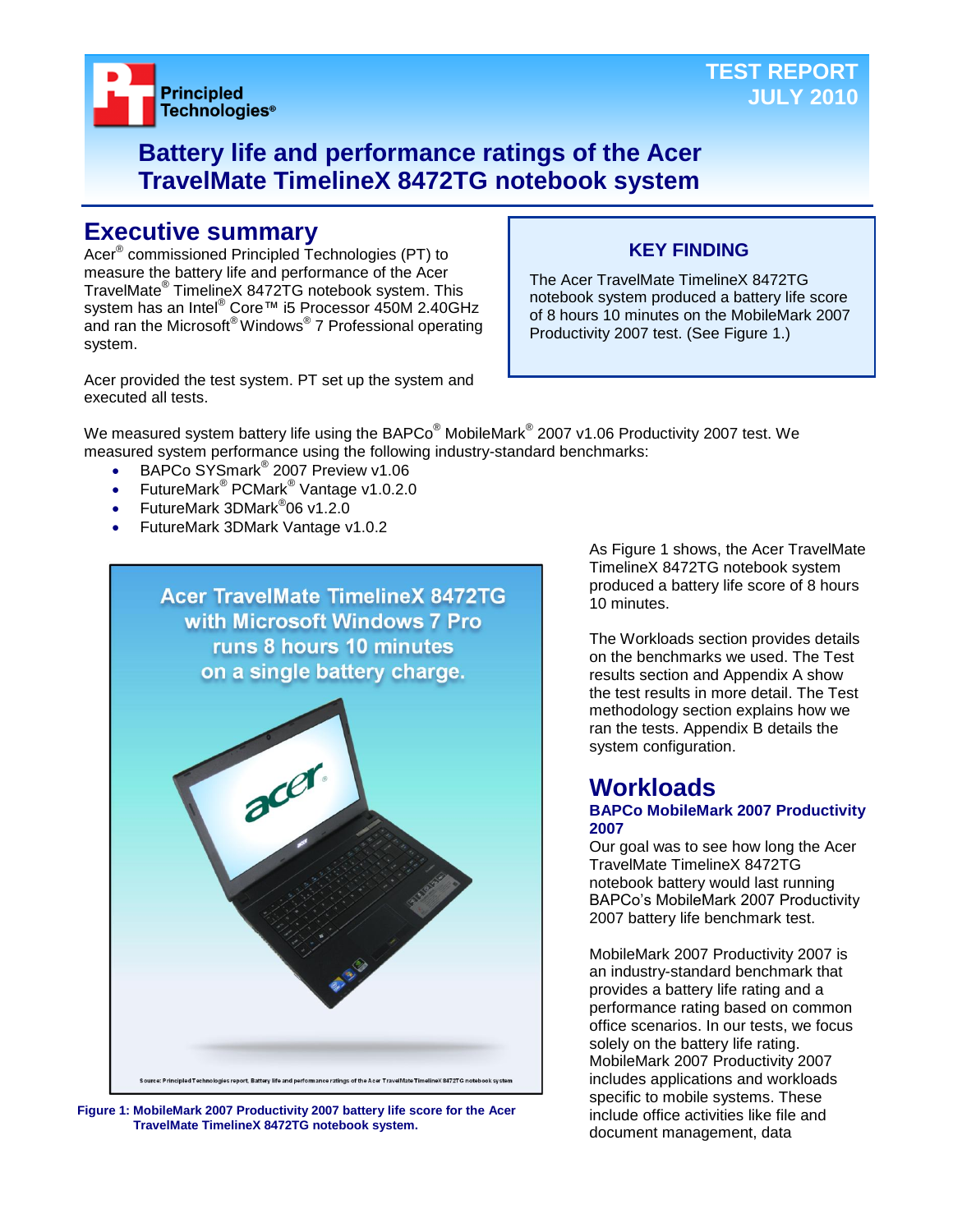processing, and rich content creation. This module provides a score for battery life of the tested applications.

MobileMark 2007 Productivity 2007 includes the following applications with their corresponding tasks:

- Microsoft Project 2003 (project management)
- $\bullet$  Microsoft Excel® 2003 (calculation sheets)
- Microsoft Outlook<sup>®</sup> 2003 (emails, calendars, scheduler)
- Microsoft PowerPoint® 2003 (slide presentations)
- Microsoft Word® 2003 (formatted text documents)
- WinZip® Computing and WinZip Pro 10.0 (compressed archives)
- Adobe<sup>®</sup> Photoshop<sup>®</sup> CS2 (manipulated and compressed images)
- Adobe Illustrator® CS2 (manipulated images)
- $\bullet$  Adobe Flash<sup>®</sup> 8 (vector graphics, animation)

MobileMark 2007 measures system battery life in minutes. MobileMark 2007 records system battery life at the start of the Productivity 2007 benchmark. It repeats the benchmark workload until the system battery life is depleted, or until the system powers down due to low battery life. At the 7 percent battery life setting, MobileMark 2007 records a timestamp once per minute. At the end of the benchmark, it compares the beginning timestamp to the final (last recorded) timestamp. MobileMark 2007 derives its system battery life rating as the number of minutes between the start and end timestamps.

We followed the run rules that BAPCo specifies for MobileMark 2007 here: [http://www.bapco.com/support/mobilemark2007/Manual/rules.html.](http://www.bapco.com/support/mobilemark2007/Manual/rules.html)

For more information on this benchmark, see [http://www.bapco.com/products/mobilemark2007/.](http://www.bapco.com/products/mobilemark2007/)

## **BAPCo SYSmark 2007 Preview v1.06**

BAPCo's SYSmark 2007 Preview v1.06 performance metric tests processor performance in the following four office workload scenarios: e-learning, office productivity, video creation, and 3D modeling. SYSmark 2007 Preview records the time the system takes to complete each individual operation in each scenario. For more information on this benchmark, see [http://www.bapco.com/products/sysmark2007preview/.](http://www.bapco.com/products/sysmark2007preview/)

## **FutureMark PCMark Vantage v1.0.2.0**

FutureMark's PCMark Vantage v1.0.2.0 benchmark suite tests system CPU and GPU performance, RAM speeds, and hard drive read/write speeds. The benchmark runs common tasks such as video playback, audio and video transcoding, data encryption, Windows mail, game testing, and web page rendering. For more information on this benchmark, see [http://www.futuremark.com/benchmarks/pcmarkvantage/introduction/.](http://www.futuremark.com/benchmarks/pcmarkvantage/introduction/)

## **FutureMark 3DMark06 v1.2.0**

FutureMark's 3DMark06 v1.2.0. benchmark suite tests system GPU DirectX<sup>®</sup>9 performance and CPU workload processing performance, primarily to report a system's 3D gaming capability. Tests include HDR rendering, shadow mapping, and pixel shading. For more information on this benchmark, see [http://www.futuremark.com/benchmarks/3dmark06/introduction/.](http://www.futuremark.com/benchmarks/3dmark06/introduction/)

## **FutureMark 3DMark Vantage v1.0.2**

FutureMark's 3DMark Vantage v1.0.2 benchmark suite tests system GPU DirectX10 performance, and requires either Microsoft Windows Vista or Windows 7. 3DMark Vantage v1.02 includes testing of GPU-powered physics, DirectX10-specific features, and procedural volumetric effects. Like 3DMark06 v1.2.0, 3DMark Vantage v1.02 provides an indication of a system's 3D gaming capability. For more information on this benchmark, see [http://www.futuremark.com/benchmarks/3dmarkvantage/introduction/.](http://www.futuremark.com/benchmarks/3dmarkvantage/introduction/)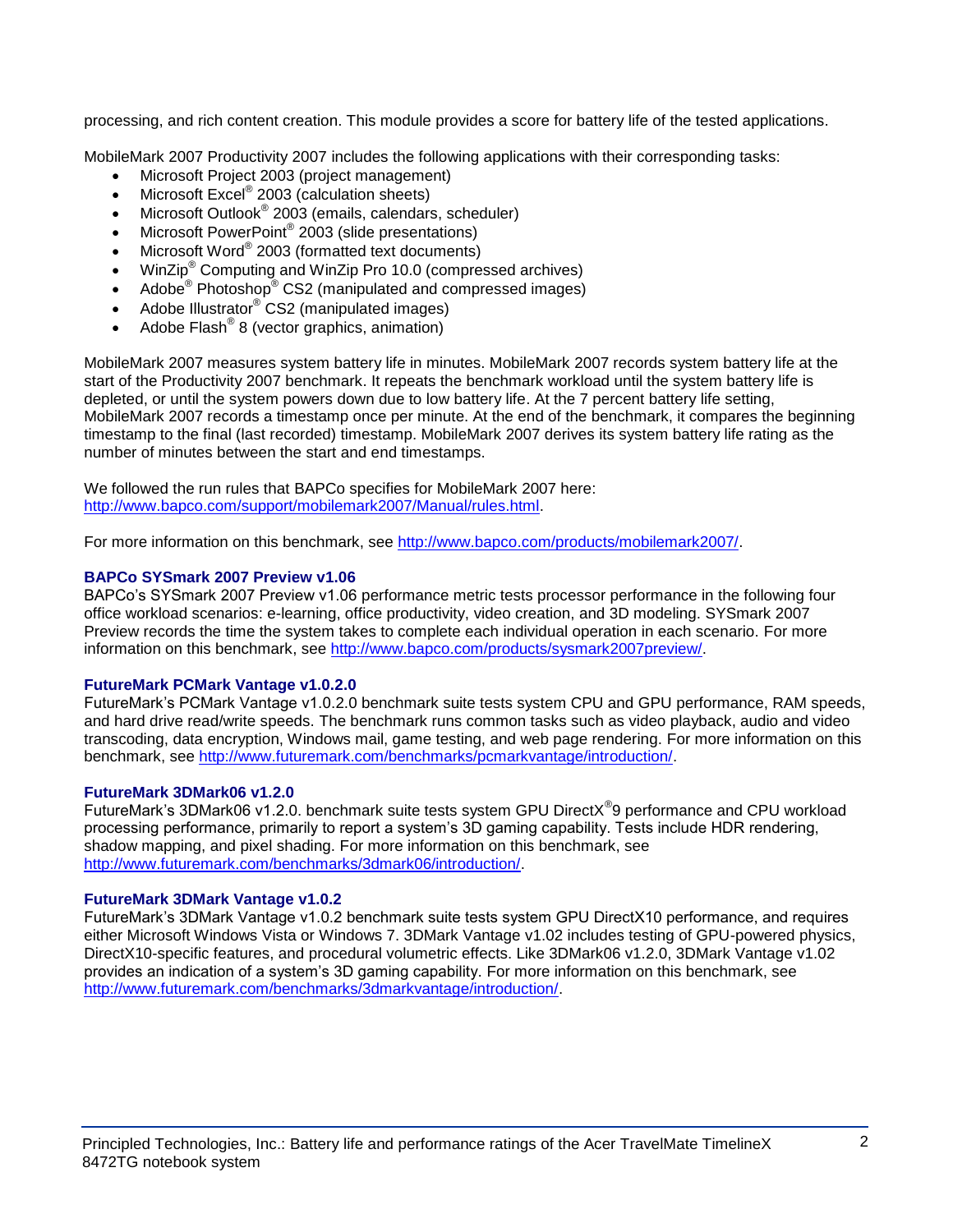## **Test results**

Figure 2 presents the median scores for the Acer TravelMate TimelineX 8472TG notebook system on the benchmark tests we performed. For both MobileMark 2007 Productivity and SYSmark 2007 Preview, we conducted one conditioning run. We then conducted three official runs. For the remaining benchmarks, we conducted three runs. For MobileMark, we used the median of the Battery Life scores to determine the Performance Qualification score. In the event of a tie, we chose the run with the higher Performance Qualification score. For PCMark Vantage, we used the median of the PCMark Suite scores to determine the sub-scores. In the event of a tie, we chose the run with the higher Productivity score. For 3DMark06 and 3DMark Vantage, we used the median of the 3DMark Scores to determine the sub-scores. In the event of a tie, we chose the run with the higher CPU score. There were no ties in any of our tests. (Complete test results appear in Appendix A.)

| <b>Test</b>                                                                                                                                                                           | <b>Score</b> |  |
|---------------------------------------------------------------------------------------------------------------------------------------------------------------------------------------|--------------|--|
| BAPC0 MobileMark 2007 v1.06 Productivity (74 nits)                                                                                                                                    |              |  |
| MobileMark 2007 - Productivity - Performance Qualification score                                                                                                                      | 226          |  |
| MobileMark 2007 - Productivity - Battery Life score (minutes)                                                                                                                         | 490          |  |
| BAPCo SYSmark 2007 Preview v1.06                                                                                                                                                      |              |  |
| SYSmark 2007 Preview v1.06 Rating                                                                                                                                                     | 143          |  |
| SYSmark 2007 Preview v1.06 - E-Learning                                                                                                                                               | 128          |  |
| SYSmark 2007 Preview v1.06 - VideoCreation                                                                                                                                            | 137          |  |
| SYSmark 2007 Preview v1.06 - Productivity                                                                                                                                             | 140          |  |
| SYSmark 2007 Preview v1.06 - 3D                                                                                                                                                       | 170          |  |
| <b>Futuremark PCMark Vantage 1.0.2.0</b>                                                                                                                                              |              |  |
| <b>PCMark Suite</b>                                                                                                                                                                   | 4,844        |  |
| <b>Memories Suite</b>                                                                                                                                                                 | 3,186        |  |
| <b>TV and Movies Suite</b>                                                                                                                                                            | 3,866        |  |
| <b>Gaming Suite</b>                                                                                                                                                                   | 3,731        |  |
| <b>Music Suite</b>                                                                                                                                                                    | 5,152        |  |
| <b>Communication Suite</b>                                                                                                                                                            | 3,739        |  |
| <b>Productivity Suite</b>                                                                                                                                                             | 3,669        |  |
| <b>HDD Test Suite</b>                                                                                                                                                                 | 3,178        |  |
| 3DMark06 1.2.0                                                                                                                                                                        |              |  |
| <b>3D Mark Score</b>                                                                                                                                                                  | 3,794        |  |
| SM2.0 Score                                                                                                                                                                           | 1,417        |  |
| HDR/SM3.0 Score                                                                                                                                                                       | 1,396        |  |
| <b>CPU Score</b>                                                                                                                                                                      | 2,742        |  |
| 3DMark Vantage 1.0.2 run in Entry Level mode                                                                                                                                          |              |  |
| <b>3DMark Score</b>                                                                                                                                                                   | 5,922        |  |
| <b>GPU Score</b>                                                                                                                                                                      | 5,523        |  |
| <b>CPU Score</b>                                                                                                                                                                      | 7,558        |  |
| 3DMark Vantage 1.0.2 Performance Level with Post Processing disabled                                                                                                                  |              |  |
| <b>GPU Score</b><br>- エー・・・・ はんしょう エリー・・ けっこうい ハイラウエウ<br><b>Photography Control Advisory Inc.</b><br>$\mathbf{r}$ and $\mathbf{r}$ and $\mathbf{r}$ and $\mathbf{r}$ and $\mathbf{r}$ | 1,123        |  |

**Figure 2: Median benchmark scores for the Acer TravelMate TimelineX 8472TG notebook system we tested.**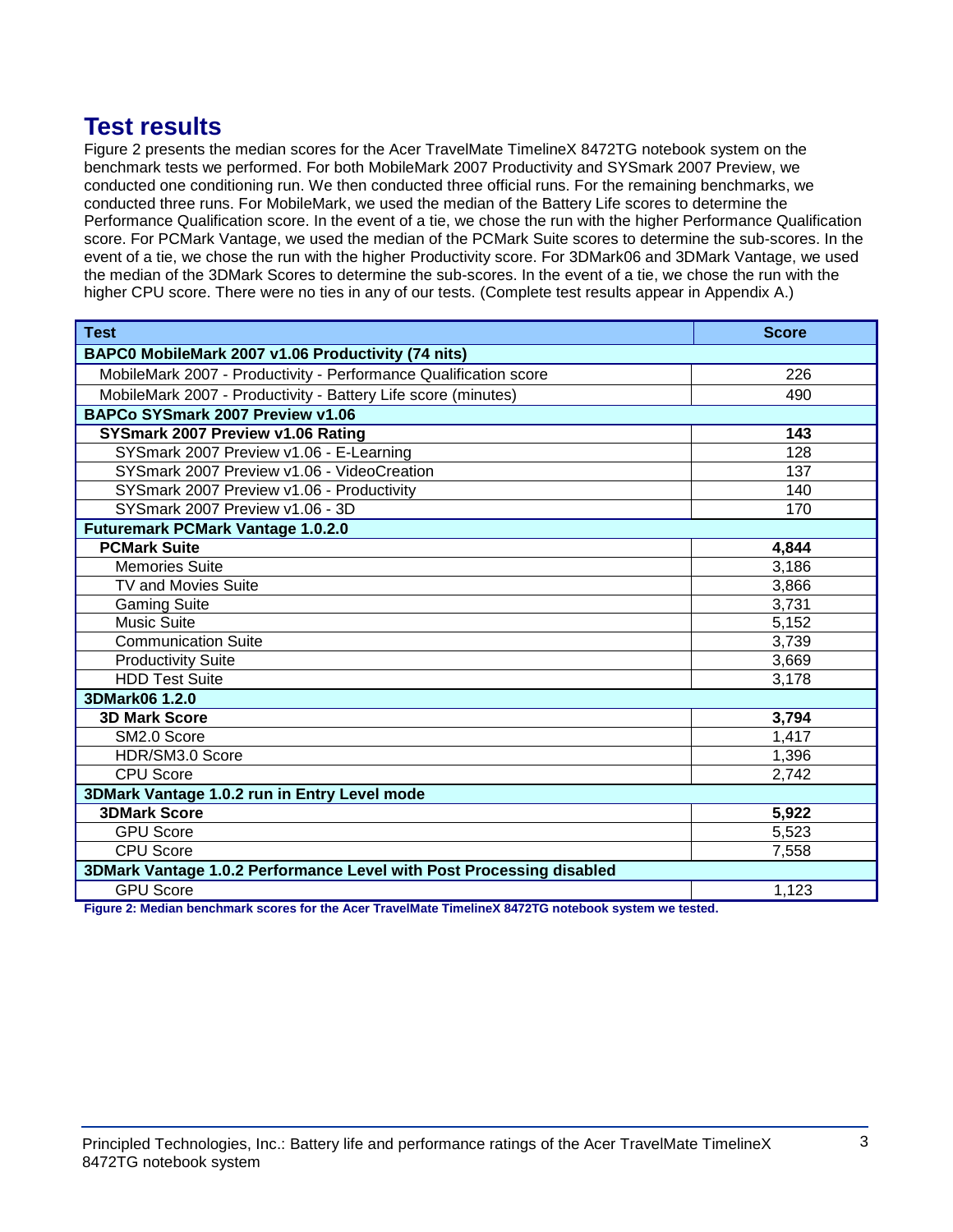# **Test methodology**

This section details the methodologies we followed in testing the system.

## **Measuring battery life with MobileMark 2007**

## **Antivirus software conflicts**

MobileMark 2007 is not compatible with any virus-scanning software, so we uninstalled any such software present on the notebook PCs before we installed the benchmark.

## **Pre-installed software conflicts**

MobileMark 2007 installs the following applications, which its test scripts employ:

- Adobe Photoshop 6.0.1
- InterVideo WinDVD $^{\circ}$  6.0
- Macromedia® Flash® 5.0
- Microsoft Excel 2002
- Microsoft Outlook 2002
- **Microsoft PowerPoint 2002**
- Microsoft Word 2002
- Microsoft Visual<sup>®</sup> C++ 2005 Redistributable
- Netscape<sup>®</sup> Communicator 6.01
- Network Associates McAfee<sup>®</sup> VirusScan<sup>®</sup> 5.13
- WinZip Computing WinZip 8.0

If any of these applications are already on the system under test, they could cause problems with the benchmark due to software conflicts. To avoid any such issues, before we installed the benchmark, we uninstalled all conflicting pre-installed software applications, including different versions of any of the programs MobileMark 2007 uses.

#### **Display brightness and power settings**

The brightness of a notebook's display affects its battery life. Therefore, BAPCo requires that, before you test with MobileMark 2007, you do the following step: make sure the brightness of the notebook's monitor is greater than or equal to 60 nits on a completely white screen while the notebook is unplugged and running on battery power. The measurement follows the standards from the Video Electronics Standards Association [\(www.vesa.org/Standards/summary/2001\\_6a.htm\)](http://www.vesa.org/Standards/summary/2001_6a.htm).

We complied with this standard for all the tests we ran by setting the notebook PC's brightness as close to 60 nits as we could without going below that brightness level. We used the following procedure before we started each test. Note: This procedure assumes we began with the notebook plugged into the power supply.

- 1. To create a completely blank, white screen, open Microsoft Paint by clicking Start $\rightarrow$ All Programs→Accessories→Paint.
- 2. Open the Attributes by pressing Ctrl+E.
- 3. Enter dimensions that are larger than the current screen resolution. For example, if the screen resolution is 1,280 x 800, type 1600 for Width and 1200 for Height.
- 4. Click OK.
- 5. Press Ctrl+F to view the bitmap image and render the screen totally white.
- 6. Wait 45 minutes to allow the screen to warm.
- 7. Unplug the notebook from the power supply, and measure the display's brightness using a luminance meter in the center of the screen. (We used the Gossen Mavolux5032C.)
- 8. If the reading is below or significantly greater than 60 nits, use the notebook's keyboard screenbrightness-adjustment keys to bring the display as close to 60 nits as possible, then retest.
- 9. Allow the notebook to run on battery power for 10 minutes, re-measure the display, and adjust the brightness up or down as necessary.
- 10. Verify that the notebook saved the brightness setting by plugging in the system, unplugging it, and taking another reading.

Note: If the notebook did not save this setting, use its power-management application(s) to set the brightness appropriately, and save that setting. If saving the settings is ineffective, use the keyboard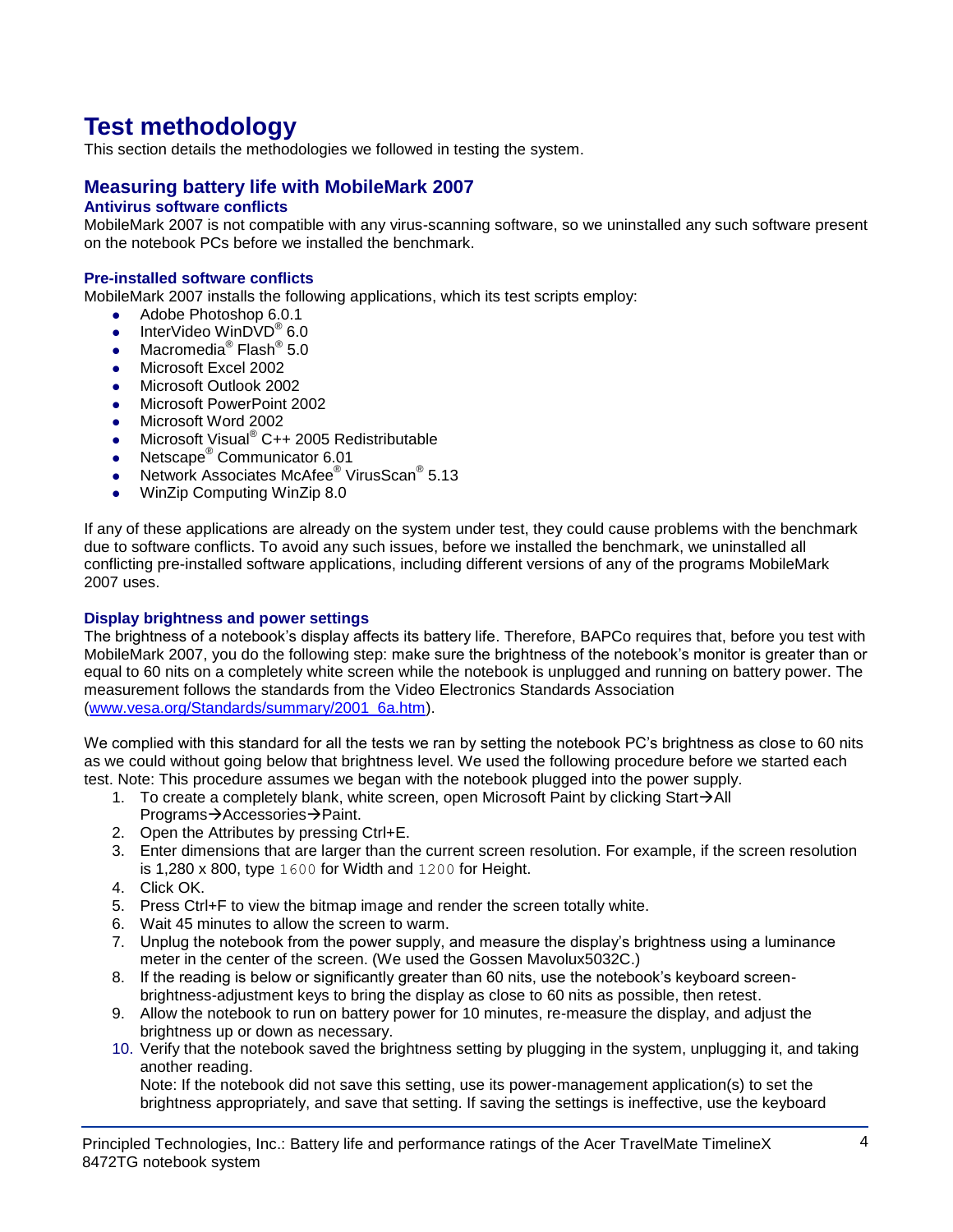brightness setting keys to adjust the screen to bring the display as close to 60 nits as possible. Next, note how many times you pressed the button to achieve the desired brightness. After unplugging the system under test, use the keyboard to set the desired brightness by pressing the brightness button as many times as you previously noted to return the screen to the correct brightness level.

## **BAPCo AutoConfig Tool v2.4.1**

This tool supports three levels of configuration:

- 1 . Only makes changes that are REQUIRED in order for the benchmark to run.
- 2 . Additionally, makes changes that are RECOMMENDED for repeatable results.
- 3 . Additionally, makes changes that help ensure best results.

We choose Level 3 in the AutoConfig tool.

The BAPCo AutoConfig tool makes the following configuration changes at each of the three levels:

## **Level 1—Required**

- Creates and activates a new power scheme that it names MobileMark 2007
- Disables hibernate, standby, and display standby
- Sets hard drive timeout and CPU power management Note: See the following Power schemes section for details on this scheme
- Disables Screen Saver
- Disables Windows Update
- Disables Desktop Cleanup Wizard
- Disables User Account Control (UAC)
- Disables Sidebar

## **Level 2—Recommended**

- Completes Level 1
- Disables Windows Security Center warning messages
- Disables Windows Firewall
- Disables incoming Remote Desktop connections
- Disables Windows Error Reporting to Microsoft
- Prevents the Welcome Center from running at startup

## **Level 3—Best scores**

- Completes Level 1 and Level 2
- Disables Windows Defender

## **Power schemes**

The BAPCo AutoConfig tool creates a MobileMark 2007 power scheme, which makes the following power option changes:

- a . Additional settings:
	- Require a password on wakeup: No
- b . Hard disk:
	- Turn off hard disk after: 3 minutes
- c . Wireless Adapter Settings:
	- Power Saving Mode: Maximum Power Saving
- d. Sleep:
	- Sleep after: Never
- e . USB settings
	- USB selective suspend setting: Enabled
- f . Power buttons and lid:
	- Lid close action: Do nothing
	- Power button action: Shut down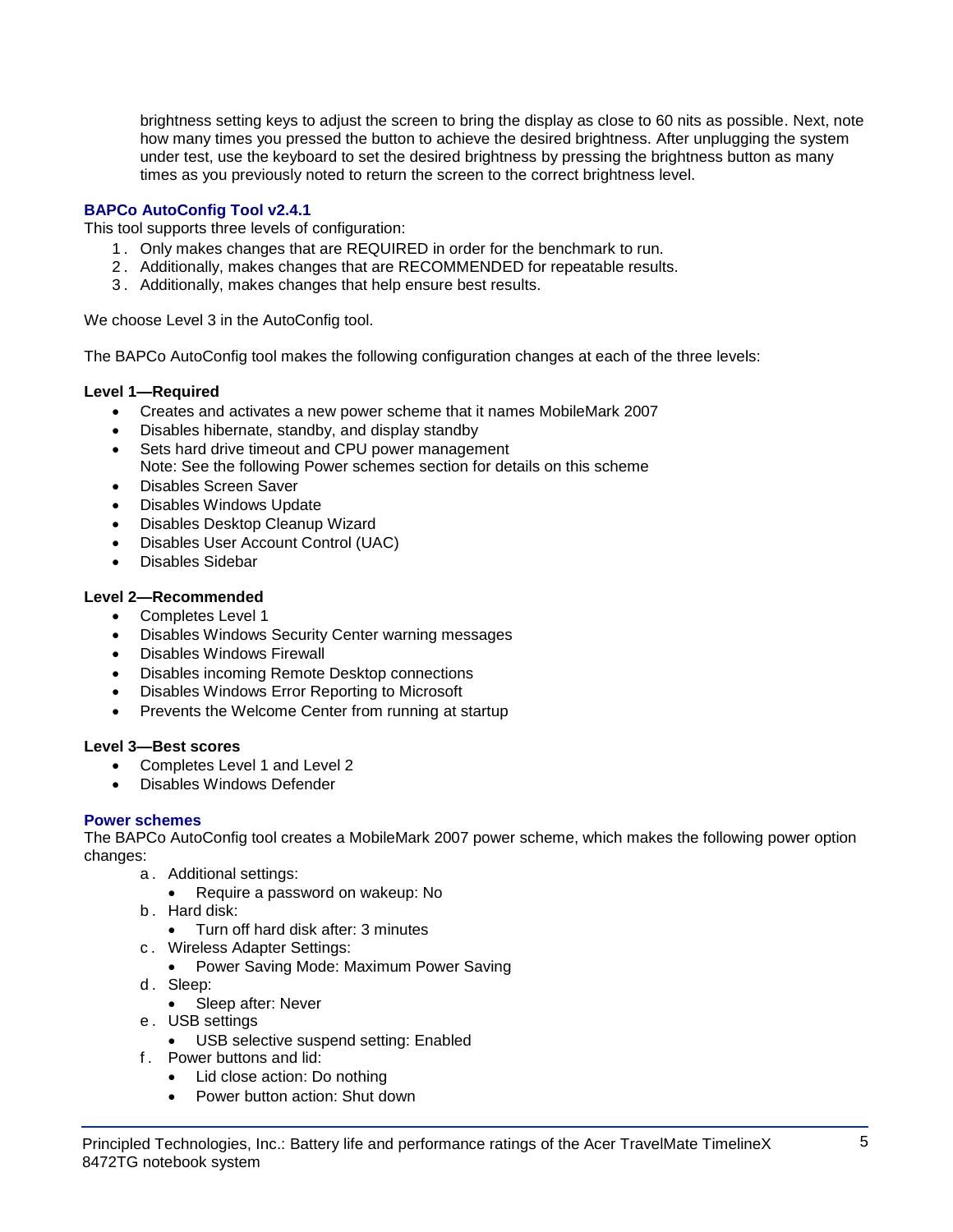- Sleep button action: Sleep
- Start menu power button: Shut down
- g . PCI Express:
	- **Link State Power Management: Maximum power savings**
- h . Processor power management:
	- Minimum processor state: 5%
	- Maximum processor state: 100%
- i. Search and Indexing:
	- Power Savings Mode: Power Saver
- j. Display:
	- Turn off display after: Never
	- Adaptive display: Off (Extends the time that Windows waits to turn off the display)
	- Display brightness: 100% (We then adjust the brightness percentage to be no less than 60 nits)
- k . Multimedia settings:
	- When sharing media: Prevent idling to sleep
- l. Battery:
	- Critical battery action: Shut down (on battery), Do nothing (plugged in)
	- Low battery level: 0%
	- Critical battery level: 0%
	- Low battery notification: Off
	- Low battery action: Do nothing

## **Installing MobileMark 2007 v.1.06 and configuring the system for testing**

- 1. Turn off the wireless network adapter by using the external toggle switch.
- 2. Insert the MobileMark 2007 Install DVD in the notebook PC's DVD drive.
- 3. When the Autoplay appears, click Run setup.exe.
- 4. At the Welcome screen, click Next.
- 5. Accept the license agreement, and click Next.
- 6. At the Choose Destination Location screen, accept the default location of C:\ProgramFiles (x86)\BapCo\MobileMark 2007, and click Next.
- 7. At the Ready to Install the Program screen, click Install.
- 8. At the InstallShield Wizard Complete screen, click Finish.
- 9. Download MobileMark 2007 Patch 5 from [http://www.bapco.com/support,](http://www.bapco.com/support) saving the download to the desktop.
- 10. Double-click the MobileMark 20007 Patch 5 desktop icon.
- 11. In the 7-Zip self-extracting archive window, select a location to extract the installation files, and click Extract.
- 12. Browse to the location of the extracted files, and double-click the MobileMark 2007 folder.
- 13. Double-click the MobileMark2007\_patch folder.
- 14. Double-click setup.
- 15. At the Welcome screen, click Next.
- 16. At the Update Complete window, click Finish.
- 17. Run the BAPCo Auto-configuration tool, v.2.4.1, or manually set the power options:
	- a. Insert the Auto-configuration tool disc in the notebook PC's DVD drive.
	- b. Double-click BAPCo\_AutoConfig.bat.
	- c. Type M to choose MobileMark 2007.
	- d. Type 3 to choose the changes that produce the best possible scores.
	- e. Type  $R$  to restart the system when the application prompts you to do so.
- 18. Adjust the screen brightness to no less than 60 nits:
	- a. Click the Windows start button, and type  $power$  options in the Windows Start Search box.
	- b. Click Change plan settings.
	- c. Click Change advanced power settings.
	- d. Expand the Display option, and change the Display brightness on battery and plugged in to the correct percentage that produces no less than 60 nits.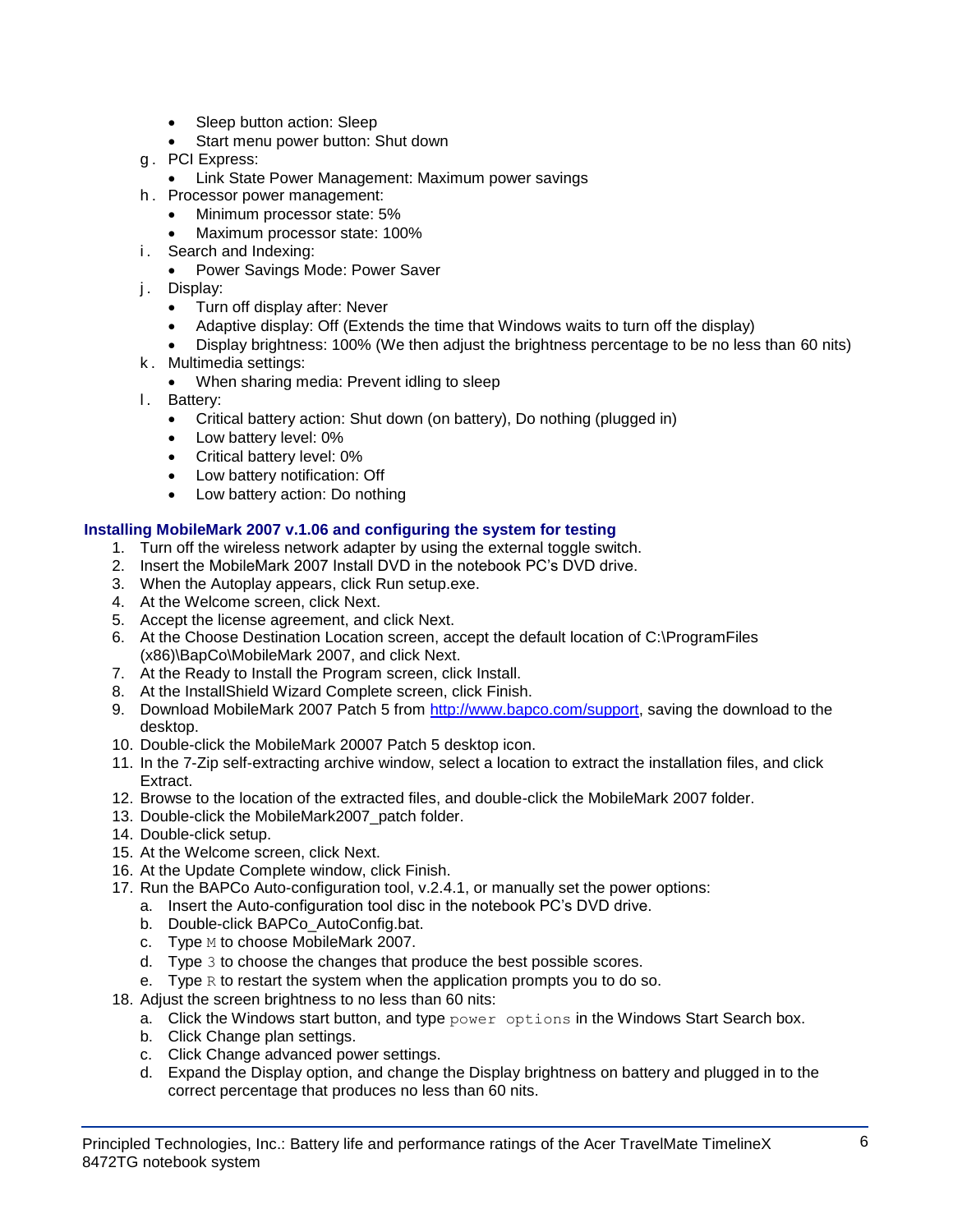Note: If you are unable to save these settings, please see the Displaying Brightness section above.

- 19. Disable automatic disk defragmentation:
	- a. Click the Windows start button, type disk defragmenter in the Windows Start Search box, and press Enter.
	- b. Click Configure Schedule.
	- c. Uncheck the box next to Run on a schedule, and click OK.
	- d. Click Close.
- 20. Disable System Protection:
	- a. Click the Windows start button, and type System in the Windows Start Search box. In the search results that appear, click System under the Control Panel heading.
	- b. Click System Protection in the left pane.
	- c. In the System Properties window under the System Protection tab, click the first Available Drive under the Protection Settings heading, and click Configure.
	- d. Click the Turn off system protection radio button, and click OK.
	- e. When prompted with Are you sure you want to turn off system protection on this drive?, click Yes.
	- f. Repeat steps c through e for any other Available Drives as necessary.
	- g. Click OK, and close the System window.
- 21. Disable Windows Desktop Search indexing:
	- a. Click the Windows start button, type Indexing Options in the Windows Start Search box, and press Enter.
	- b. Click Modify.
	- c. Under Change selected locations, uncheck the boxes next to each indexed location, and click OK. d. Click Close.
- 22. Defragment the hard drive(s):
	- a. Click the Windows start button, type disk defragmenter in the Windows Start Search box, and press Enter.
	- b. Highlight the local disk drive under Current status, and click Defragment disk.
	- c. When the process is complete, click Close.

## **Conditioning the battery**

- 1. Plug the AC power adapter into the notebook PC, and completely charge the battery.
- 2. Install MobileMark 2007 v1.06, following the steps we outlined in the Installing MobileMark 2007 section earlier in this section.
- 3. Double-click the MobileMark 2007 icon on the desktop.
- 4. Highlight the Productivity 2007 item in the left panel.
- 5. Type System Conditioning as the name for this test in the Project Name field in the top-right panel, and click Next Step.
- 6. If MobileMark 2007 lists no problems or warnings, click Next Step. If it does list any problems or warnings, close MobileMark 2007, and correct the problem(s) before proceeding.
- 7. After the benchmark integrity check, click Next in the Preparing a new test window.
- 8. When prompted, unplug the AC power adapter. The Productivity 2007 test begins immediately.
- 9. The test is complete when the notebook PC has fully depleted its battery and is no longer operational when running on battery power.
- 10. Plug the AC power adapter into the notebook PC, and completely charge the battery.

## **Measuring battery life with MobileMark 2007 v.1.06**

We performed the following steps to run the MobileMark Productivity 2007 benchmark:

- 1. Double-click the MobileMark 2007 icon on the desktop.
- 2. Select the Productivity 2007 test by highlighting it in the left panel.
- 3. Enter a name for this test in the Project Name field in the top right panel, and click Next Step.
- 4. If MobileMark 2007 lists no problems or warnings, click Next. If it does list any problems or warnings, close MobileMark 2007, and correct the problem(s) before proceeding.
- 5. After the benchmark integrity check, click Next in the Preparing a new test window.
- 6. When prompted, unplug the AC power adapter. The test begins immediately.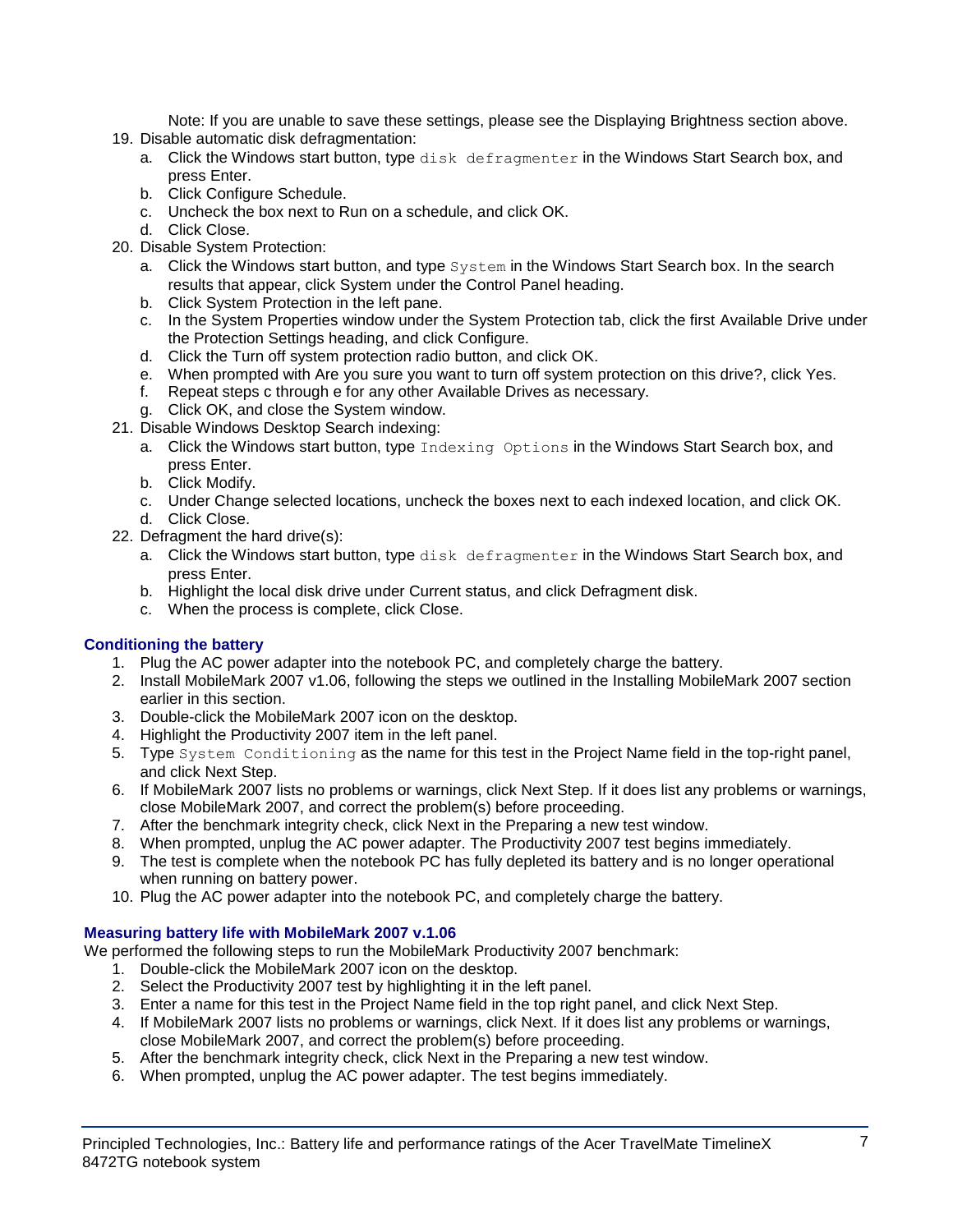7. The Productivity 2007 test is complete when the notebook PC has fully depleted its battery and is no longer operational when running on battery power.

We executed the MobileMark Productivity 2007 test three times on the system and took the median battery life run as the representative score for that test.

## **Getting the MobileMark 2007 results**

After each MobileMark Productivity 2007 test completed, we plugged the AC power adapter into the notebook PC and turned on the system. MobileMark 2007 started automatically after the system booted, analyzed the test scores, and opened the Test Results Viewer with the results from the last test.

To submit these results to BAPCo, we saved the test results directory by performing the following steps:

- 1. Browse to the C:\ Program Files (x86)\BAPCo\MobileMark 2007\results directory.
- 2. Select My Computer.
- 3. Select Local Disk (C:).
- 4. Select the Program Files directory.
- 5. Select the BAPCo directory.
- 6. Select the MobileMark2007 directory.
- 7. Select the results directory. (Note: The name of the directory for the Productivity 2007 results is the name you gave the test in Step 3 of the MobileMark Productivity 2007 process.)

## **Measuring performance with BAPCo SYSmark 2007 Preview v1.06**

#### **Addressing antivirus software conflicts**

SYSmark 2007 is not compatible with any virus-scanning software, so we uninstalled any such software that was present on the notebook PC before we installed the benchmark.

#### **Addressing pre-installed software conflicts**

SYSmark 2007 installs the following applications, which its test scripts employ:

- Adobe Photoshop 6.0.1
- InterVideo WinDVD 6.0
- Macromedia Flash 5.0
- Microsoft Excel 2002
- Microsoft Outlook 2002
- Microsoft PowerPoint 2002
- Microsoft Word 2002
- Microsoft Visual C++ 2005 Redistributable
- Netscape Communicator 6.01
- Network Associates McAfee VirusScan 5.13
- WinZip Computing WinZip 8.0

If any of these applications are already on the system under test, they cause problems with the benchmark due to software conflicts. To avoid any such issues, we uninstalled all conflicting pre-installed software applications, including different versions of any of the programs SYSmark 2007 uses. We did this before we installed the benchmark.

#### **Setting up the test**

- 1. Reset the system to the base test image.
- 2. Disable the User Account Control.
	- a. Click the Windows start button, and type Change User Account Settings.
	- b. In the User Account Control Settings window, move the slider down to Never notify.
	- c. Click OK.
	- d. Click the You must restart your computer to apply these changes pop-up message that appears at the bottom right of the screen, and click Restart Now.
- 3. Insert the SYSmark 2007 Preview Disc 1 installation disc into the DVD drive.
- 4. In the Autoplay window that appears, click Run setup.exe.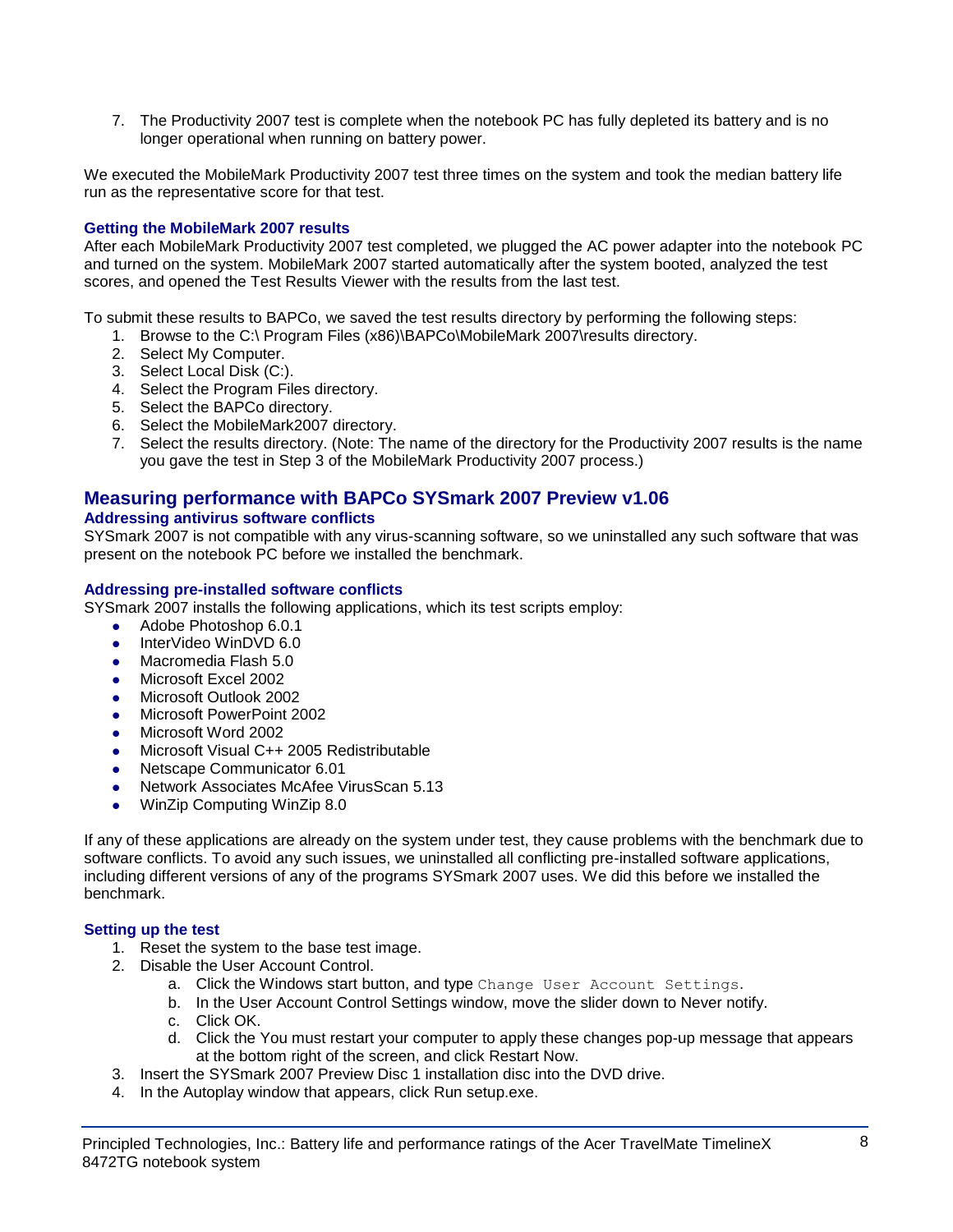- 5. At the Welcome to InstallShield Wizard screen, click Next.
- 6. At the License Agreement screen, select I accept the terms in the License Agreement, and click Next.
- 7. At the Choose Destination Location screen, click Next.
- 8. At the Ready to Install the Program screen, click Install.
- 9. When the application prompts you to do so, remove SYSmark 2007 Preview Disc 1, and insert SYSmark Preview Disc 2 into the DVD drive. Click OK.
- 10. When the installation is complete, click Finish.
- 11. Download SYSmark 2007 Preview Patch 5 from [http://www.bapco.com/support,](http://www.bapco.com/support) saving the download to the desktop.
- 12. Double-click the SYSmark2007Preview-Patch5.exe.
- 13. In the 7-Zip self-extracting archive window, select a location to extract the installation files, and click Extract.
- 14. Browse to the location of the extracted files, and double-click on the SYSmark2007 file folder.
- 15. Double-click setup.exe.
- 16. At the Welcome screen, click Next.
- 17. At the Update Complete screen, click Finish.
- 18. Run the BAPCo Auto-configuration tool, v.2.4.1, or manually set the power options:
	- a. Insert the Auto-configuration tool in the notebook PC's DVD drive.
		- b. Double-click BAPCo\_AutoConfig.bat.
		- c. Type S and press Enter to choose SYSmark 2007.
		- d. Type 3 and press Enter to choose the changes that produce the best possible scores.
		- e. Type  $R$  and press Enter to reboot the system when the application prompts you to do so.

## **Running the test**

- 1. Launch SYSmark 2007 Preview by double-clicking the desktop icon.
- 2. Click Run.
- 3. Select Official Run, choose 3 Iterations, check the box beside Perform conditioning run, and enter a name for that run.
- 4. When the benchmark completes and the main SYSmark 2007 Preview menu appears, click Save FDR to create a report.
- 5. Click OK to close the additional comments window, and select the location to save the report.
- 6. Select the desktop, and click Save.
- 7. Record the SYSmark results.

## **Measuring disk performance with PCMark Vantage 1.0.2.0**

## **Installing and patching PCMark Vantage**

- 1. Download the PCMark\_Vantage\_v100\_installer.exe Windows package from [www.futuremark.com/benchmarks/pcmarkvantage/download/.](http://www.futuremark.com/benchmarks/pcmarkvantage/download/)
- 2. Install PCMark Vantage 1.0.0 with the default options by double-clicking the PCMark\_Vantage\_v100\_installer.exe file.
- 3. At the Welcome screen, click Next.
- 4. At the License Agreement window, click I accept the terms of the license agreement, and click Next.
- 5. At the Setup Type window click Express, and click Next.
- 6. At the Ready to Install the Program window, click Install.
- 7. When the PCMark Vantage Read Me page opens in your web browser, review the document, and click Close when you are finished.
- 8. At the InstallShield Wizard complete screen, click Finish.
- 9. Launch PCMark Vantage 1.0.0 by clicking on the PCMark Vantage x64 desktop icon. Enter the registration code, click Register, and click OK.
- 10. Exit PCMark Vantage 1.0.0.
- 11. Download the PCMark Vantage 1.0.2.0 Patch (PCMark\_Vantage\_v102\_patch\_1901.exe Windows package) from [www.futuremark.com/benchmarks/pcmarkvantage/download/.](http://www.futuremark.com/benchmarks/pcmarkvantage/download/)
- 12. Install the patch by double-clicking the PCMark\_Vantage\_v102\_patch\_1901.exe file.
- 13. At the Welcome screen, click Next.
- 14. At the Update Complete screen, click Finish.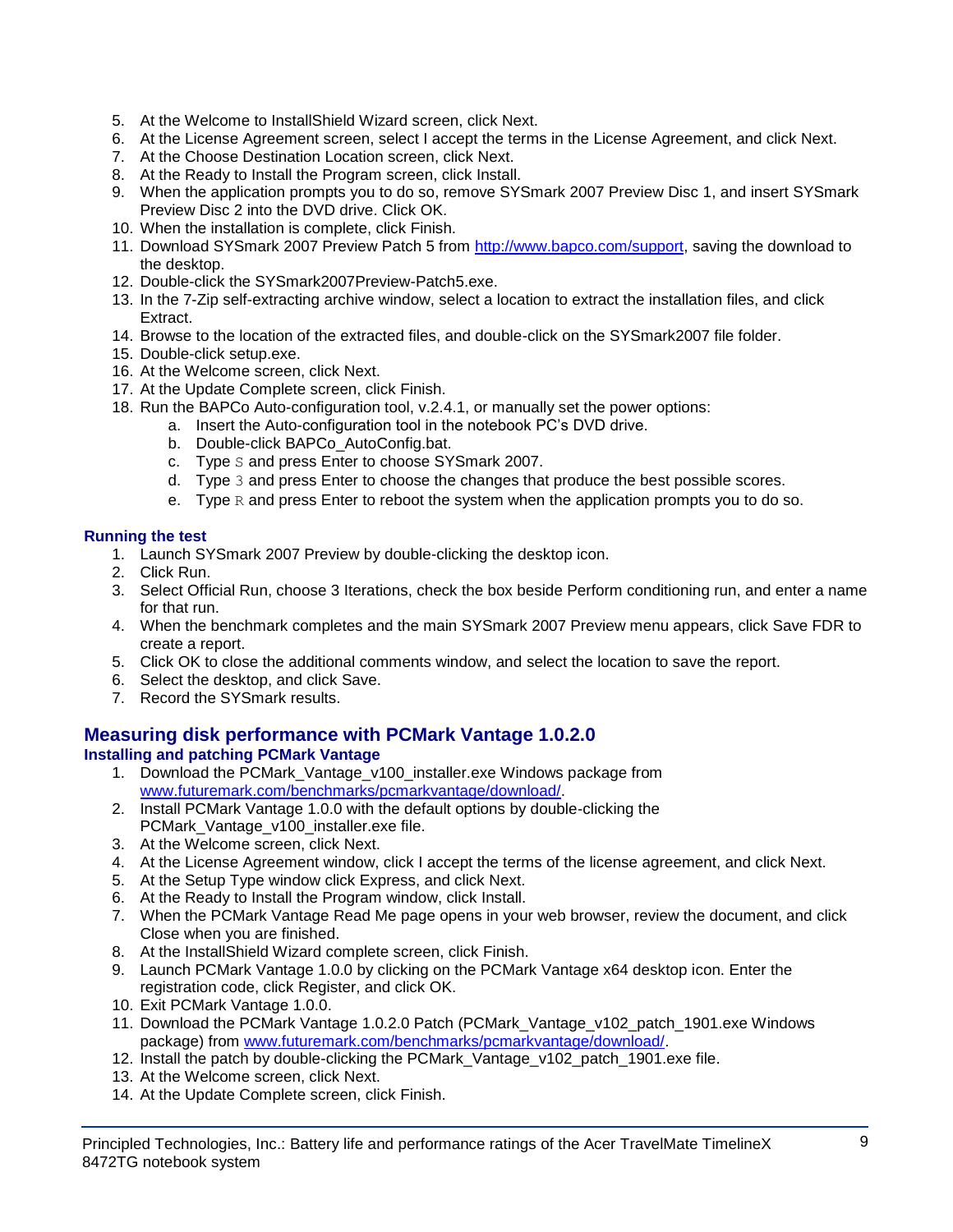## **Running PCMark Vantage 1.0.2.0**

- 1. Reboot the system, and wait 2 minutes.
- 2. Double-click the PCMark Vantage desktop icon to launch the benchmark.
- 3. Verify all test suites are selected, and that the HDD Suite target is set to C:.
- 4. Accept the default settings, and click Run Benchmark.
- 5. When the benchmark run completes, click Submit results.
- 6. Take a screenshot of the results, and record them as follows:
	- PCMark Suite
	- Memories Suite
	- TV and Movies Suite
	- **•** Gaming Suite
	- Music Suite
	- Communication Suite
	- Productivity Suite
	- HDD Test Suite
- 7. Perform steps 1 through 6 two more times, and report the median of the three runs.

#### **Measuring graphics performance with 3DMark Vantage 1.0.2 Installing and patching 3DMark Vantage**

- 1. Download the 3DMark Vantage v100 installer.exe Windows package from [http://www.futuremark.com/benchmarks/3dmarkvantage/download/.](http://www.futuremark.com/benchmarks/3dmarkvantage/download/)
- 2. Install 3DMark Vantage 1.0.2 with the default options by double-clicking the 3DMark\_Vantage\_v102\_1901.exe file.
- 3. At the Welcome screen, click Next.
- 4. At the License Agreement screen, click I accept the terms of the license agreement, and click Next.
- 5. At the Setup Type screen, click Express, and click Next.
- 6. At the Ready to Install the Program screen, click Install.
- 7. When the 3DMark Vantage Read Me page appears in your Web browser, review the document, and click Close when you are finished.
- 8. At the Setup Complete screen, click Finish.
- 9. Launch 3DMark Vantage 1.0.2 by double-clicking on the 3DMark Vantage desktop icon. Enter the registration code, and click Register.
- 10. Exit 3DMark Vantage 1.0.2.

## **Running 3DMark Vantage 1.0.2**

For Performance-level results:

- 1. Reboot the system, and wait 2 minutes.
- 2. Double-click the 3DMark Vantage desktop icon to launch the benchmark.
- 3. To close the Important Information window, click Close.
- 4. In the 3DMark Vantage Main section, click the Preset pull-down menu arrow, and select Custom.
- 5. Click the Options tab, then set Texture Quality, Shadow Shader Quality, Shadow Resolution Quality, and Shader Quality to Performance by using the drop-down menus for each setting.
- 6. Disable all the Post Processing settings by clicking the checkboxes beside each name in the Post Processing column.
- 7. Click the Graphic Tests tab, and ensure that both tests are selected.
- 8. Click the CPU Tests tab, and deselect both tests by clicking the check mark by each title.
- 9. Click the Feature Tests tab, and deselect all six tests by clicking the check mark by each title.
- 10. Click Run Benchmark.
- 11. When the benchmark run completes, take a screenshot of the results, and record the score as the GPU Score.
- 12. Perform steps 1 through 10 two more times, and report the median of the three runs.

For Entry-level results:

- 1. Reboot the system, and wait 2 minutes.
- 2. Double-click the 3DMark Vantage desktop icon to launch the benchmark.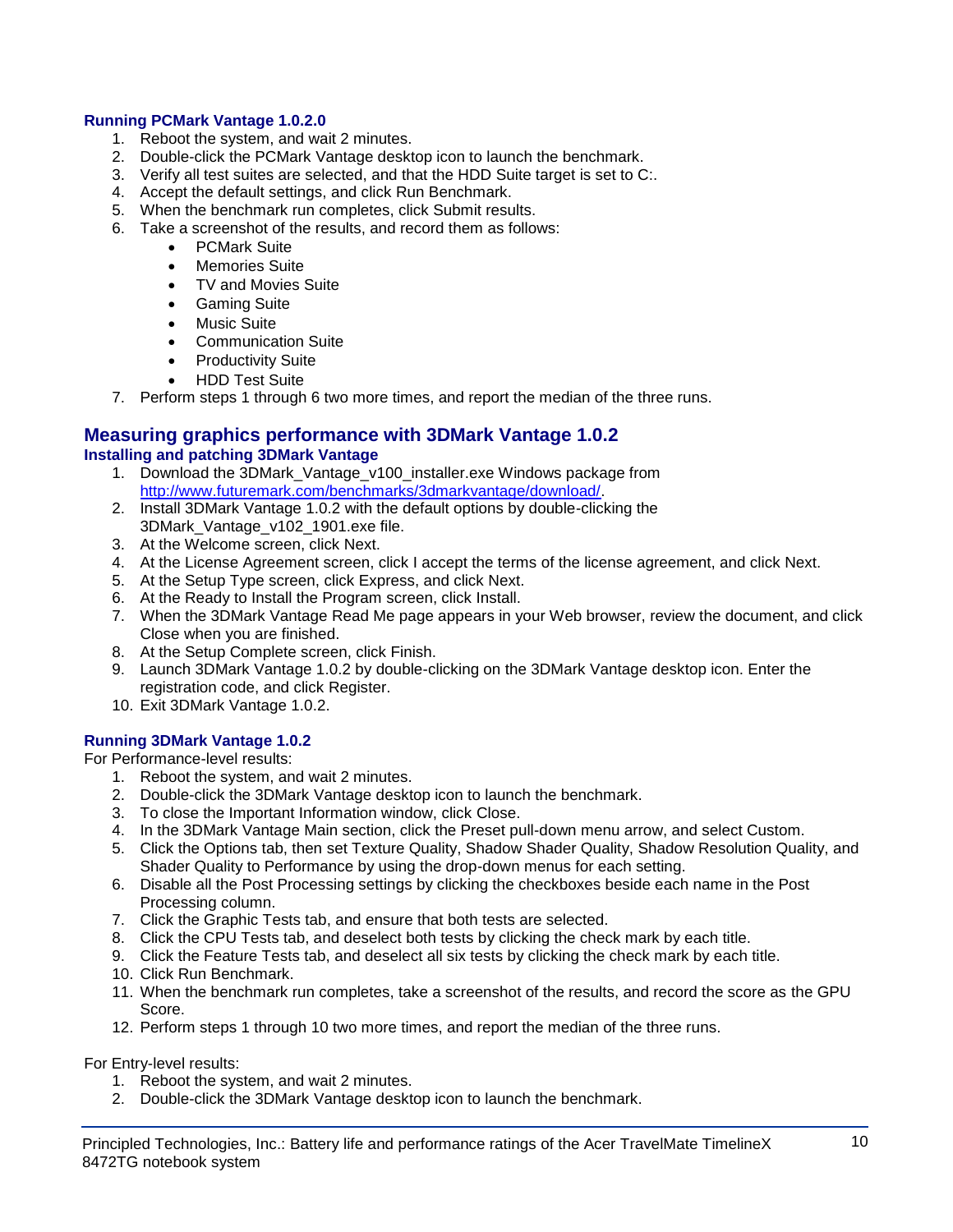- 3. In the 3DMark Vantage Main section, click the Preset drop-down menu arrow, and select Entry.
- 4. Click the Options tab, then click the Graphic Tests tab, and ensure that both tests are selected.
- 5. Click the CPU Tests tab, and ensure that both tests are selected.
- 6. Click the Feature Tests tab, and deselect all six tests by clicking the check mark by each title.
- 7. Click Run Benchmark.
- 8. When the benchmark run completes, click Submit results.
- 9. Take a screenshot of the results, and record them as follows:
	- 3DMark Score
	- GPU Score
	- CPU Score
- 10. Perform steps 1 through 10 two more times, and report the median of the three runs.

## **Measuring graphics performance with 3DMark06 1.2.0 Installing and patching 3DMark06**

- 1. Download the 3DMark06 v120 1901.exe package from [http://www.futuremark.com/benchmarks/3dmarkvantage/download/.](http://www.futuremark.com/benchmarks/3dmarkvantage/download/)
- 2. Install 3DMark06 1.2.0 with the default options by double-clicking the 3DMark06\_v120\_1901.exe file.
- 3. At the Welcome screen, click Next.
- 4. At the License Agreement screen, click the I accept the terms of the license agreement radio button, and click Next.
- 5. At the Installation Destination screen, accept default destination by clicking Next.
- 6. At the begin installation screen, click Install.
- 7. When the Question pop-up appears, click Yes.
- 8. At the Installing Microsoft DirectX pop-up, click the I accept the agreement radio button, and click Next.
- 9. At the DirectX Setup screen, click Next.
- 10. At the Installation Complete screen, click Finish.
- 11. At the OpenAL Installer screen, click OK.
- 12. At the OpenAL Installer message pop-up, click OK.
- 13. At the FutureMark Registration screen, enter the registration code, and click Next.
- 14. At the InstallShield Wizard Complete screen, click Finish.
- 15. When the 3DMark06 Read Me page appears in your Web browser, review the document, and click Close when you are finished.

## **Running 3DMark06 1.2.0**

- 1. Reboot the system and wait 2 minutes.
- 2. Double-click the 3DMark06 desktop icon to launch the benchmark.
- 3. Close the Tip of the Day pop-up.
- 4. Click Select… under Tests, and click Select all. Click OK.
- 5. Accept the default settings, and click Run 3DMark.
- 6. When the benchmark run completes, click To Excel, and safe the results as an Excel file by clicking Save.
- 7. Record the results from the 3DMark Score window or the Excel file as follows:
	- 3D Mark Score
	- SM2.0 Score
	- HDR/SM3.0 Score
	- CPU Score
- 8. Perform steps 1 through 6 two more times, and report the median of the three runs.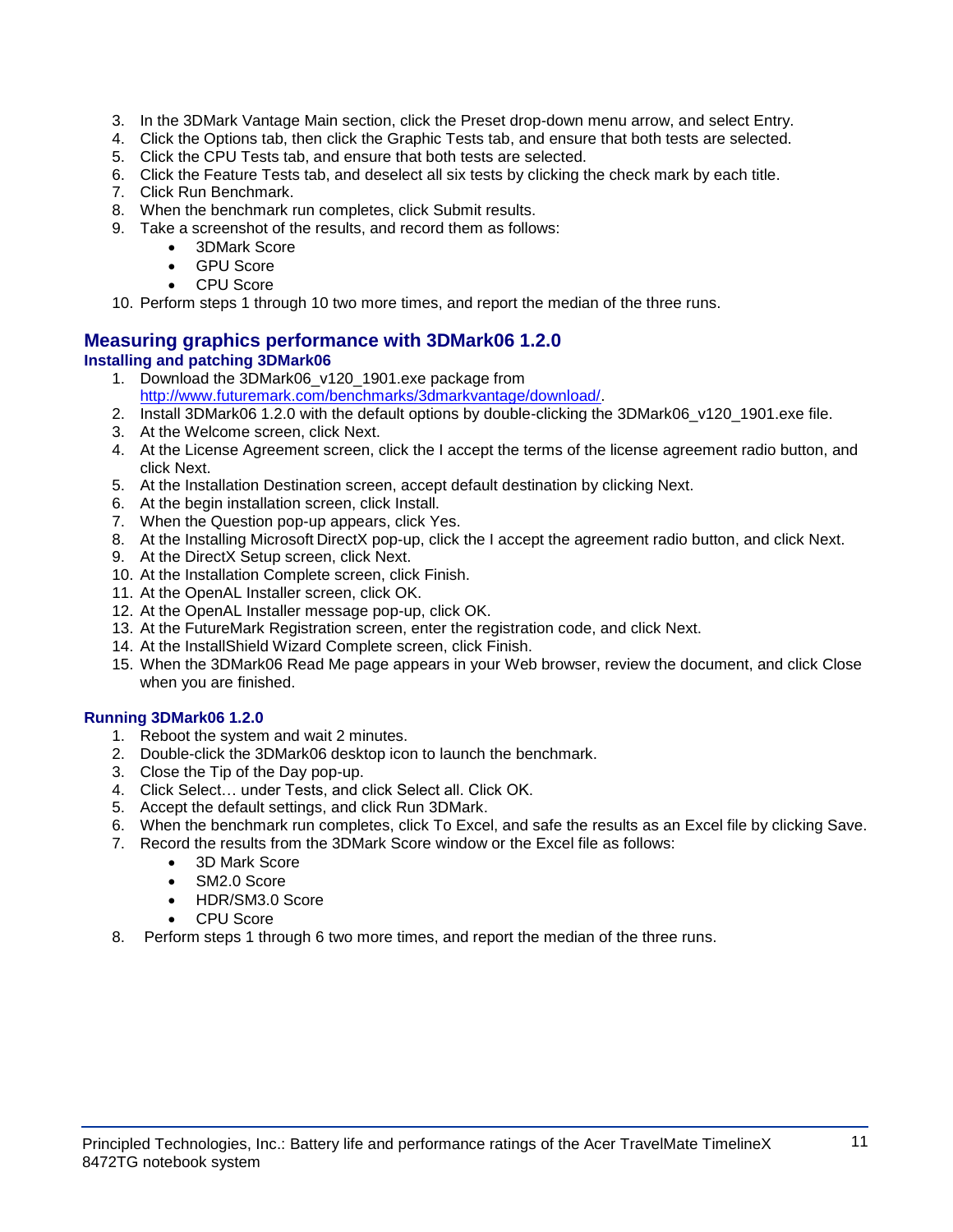# **Appendix A – Complete test results**

Figure 3 presents the complete MobileMark 2007 Productivity 2007 test results for the test system. We conducted one conditioning run followed by three official MobileMark 2007 Productivity 2007 runs.

| <b>Test</b>                                                                   | <b>Score</b> |
|-------------------------------------------------------------------------------|--------------|
| <b>MobileMark 2007 Productivity 2007</b>                                      |              |
| MobileMark 2007 - Productivity 2007 - Performance Qualification score - Run 1 | 220          |
| MobileMark 2007 - Productivity 2007 - Performance Qualification score - Run 2 | 224          |
| MobileMark 2007 - Productivity 2007 - Performance Qualification score - Run 3 | 226          |
| MobileMark 2007 - Productivity 2007 - Battery Life score (minutes) - Run 1    | 477          |
| MobileMark 2007 - Productivity 2007 - Battery Life score (minutes) - Run 2    | 492          |
| MobileMark 2007 - Productivity 2007 - Battery Life score (minutes) - Run 3    | 490          |
| SYSmark 2007 Preview v1.06                                                    |              |
| SYSmark 2007 Preview v1.06 Rating                                             | 143          |
| SYSmark 2007 Preview v1.06 - E-Learning                                       | 128          |
| SYSmark 2007 Preview v1.06 - VideoCreation                                    | 137          |
| SYSmark 2007 Preview v1.06 - Productivity                                     | 140          |
| SYSmark 2007 Preview v1.06 - 3D                                               | 170          |
| SYSmark 2007 Preview v1.06 - E-Learning Run 1                                 | 124          |
| SYSmark 2007 Preview v1.06 - VideoCreation Run 1                              | 127          |
| SYSmark 2007 Preview v1.06 - Productivity Run 1                               | 141          |
| SYSmark 2007 Preview v1.06 - 3D Run 1                                         | 166          |
| SYSmark 2007 Preview v1.06 - E-Learning Run 2                                 | 130          |
| SYSmark 2007 Preview v1.06 - VideoCreation Run 2                              | 149          |
| SYSmark 2007 Preview v1.06 - Productivity Run 2                               | 141          |
| SYSmark 2007 Preview v1.06 - 3D Run 2                                         | 172          |
| SYSmark 2007 Preview v1.06 - E-Learning Run 3                                 | 129          |
| SYSmark 2007 Preview v1.06 - VideoCreation Run 3                              | 135          |
| SYSmark 2007 Preview v1.06 - Productivity Run 3                               | 138          |
| SYSmark 2007 Preview v1.06 - 3D Run 3                                         | 173          |
| <b>Futuremark PCMark Vantage 1.0.2.0</b>                                      |              |
| PCMark Suite - Run 1                                                          | 4,844        |
| PCMark Suite - Run 2                                                          | 4,789        |
| PCMark Suite - Run 3                                                          | 4,986        |
| Memories Suite - Run 1                                                        | 3,186        |
| Memories Suite - Run 2                                                        | 3,286        |
| Memories Suite - Run 3                                                        | 3,260        |
| TV and Movies Suite - Run 1                                                   | 3,866        |
| TV and Movies Suite - Run 2                                                   | 3,807        |
| TV and Movies Suite - Run 3                                                   | 3,839        |
| Gaming Suite - Run 1                                                          | 3,731        |
| Gaming Suite - Run 2                                                          | 3,706        |
| Gaming Suite - Run 3                                                          | 3,647        |
| Music Suite - Run 1                                                           | 5,152        |
| Music Suite - Run 2                                                           | 4,380        |
| Music Suite - Run 3                                                           | 5,415        |
| Communication Suite - Run 1                                                   | 3,739        |
| Communication Suite - Run 2                                                   | 3,770        |
| Communication Suite - Run 3                                                   | 3,744        |
| Productivity Suite - Run 1                                                    | 3,669        |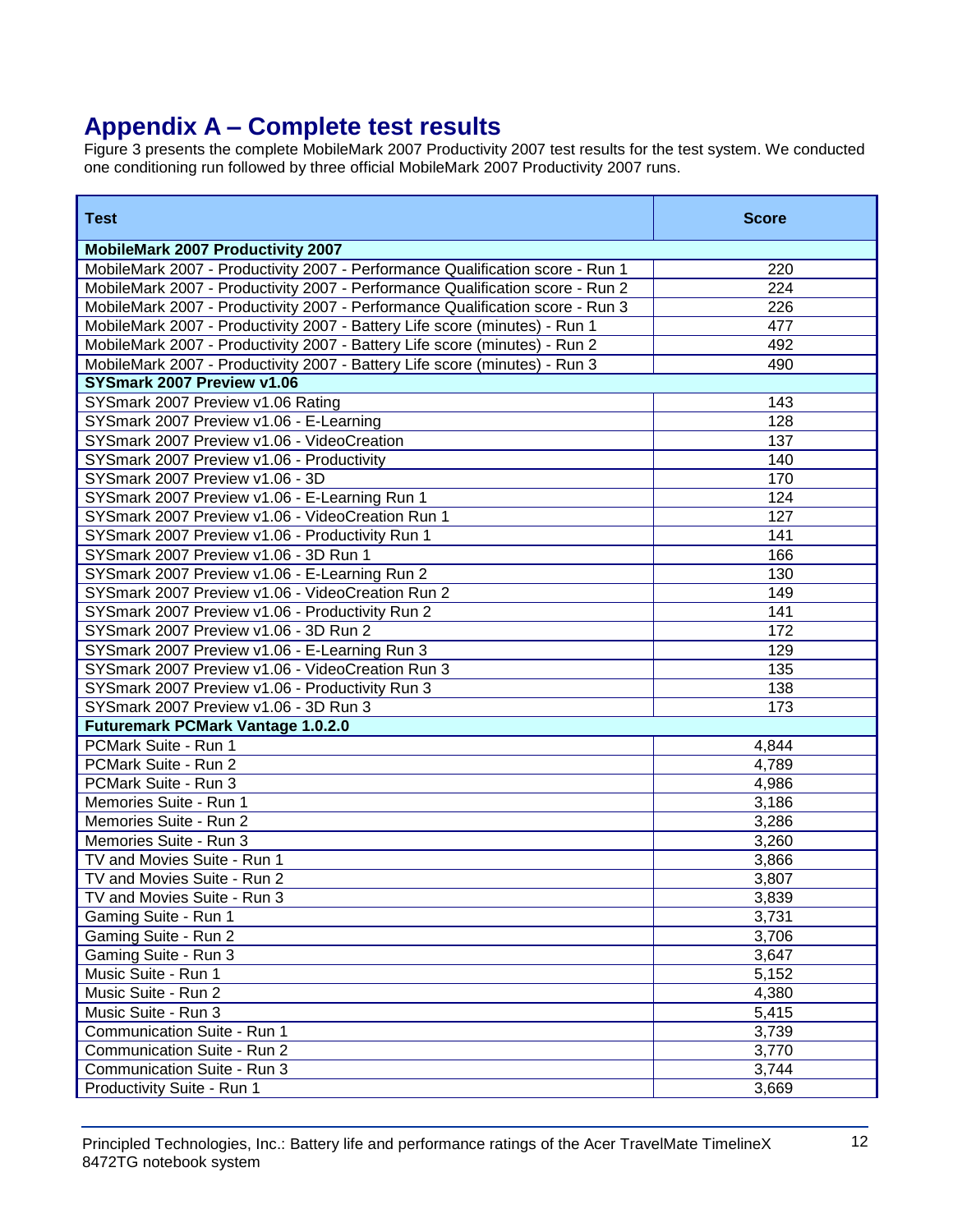| <b>Test</b>                                                          | <b>Score</b> |  |
|----------------------------------------------------------------------|--------------|--|
| Productivity Suite - Run 2                                           | 3,637        |  |
| Productivity Suite - Run 3                                           | 3,674        |  |
| HDD Test Suite - Run 1                                               | 3,178        |  |
| HDD Test Suite - Run 2                                               | 3,128        |  |
| HDD Test Suite - Run 3                                               | 3,062        |  |
| 3DMark06 1.2.0                                                       |              |  |
| 3D Mark Score - Run 1                                                | 3,791        |  |
| SM2.0 Score - Run 1                                                  | 1,416        |  |
| HDR/SM3.0 Score - Run 1                                              | 1,398        |  |
| CPU Score - Run 1                                                    | 2,709        |  |
| 3D Mark Score - Run 2                                                | 3,794        |  |
| SM2.0 Score - Run 2                                                  | 1,417        |  |
| HDR/SM3.0 Score - Run 2                                              | 1,396        |  |
| CPU Score - Run 2                                                    | 2,742        |  |
| 3D Mark Score - Run 3                                                | 3,795        |  |
| SM2.0 Score - Run 3                                                  | 1,415        |  |
| HDR/SM3.0 Score - Run 3                                              | 1,401        |  |
| CPU Score - Run 3                                                    | 2,720        |  |
| 3DMark Vantage 1.0.2 Entry Level                                     |              |  |
| 3DMark Score - Run 1                                                 | 5,933        |  |
| GPU Score - Run 1                                                    | 5,523        |  |
| CPU Score - Run 1                                                    | 7,636        |  |
| 3D Mark Score - Run 2                                                | 5,906        |  |
| GPU Score - Run 2                                                    | 5,522        |  |
| CPU Score - Run 2                                                    | 7,462        |  |
| 3D Mark Score - Run 3                                                | 5,922        |  |
| GPU Score - Run 3                                                    | 5,523        |  |
| CPU Score - Run 3                                                    | 7,558        |  |
| 3DMark Vantage 1.0.2 Performance Level with Post Processing disabled |              |  |
| GPU Score - Run 1                                                    | 1,125        |  |
| GPU Score - Run 2                                                    | 1,123        |  |
| GPU Score - Run 3                                                    | 1,116        |  |

**Figure 3: Complete benchmark scores for the Acer TravelMate TimelineX 8472TG notebook system we tested.**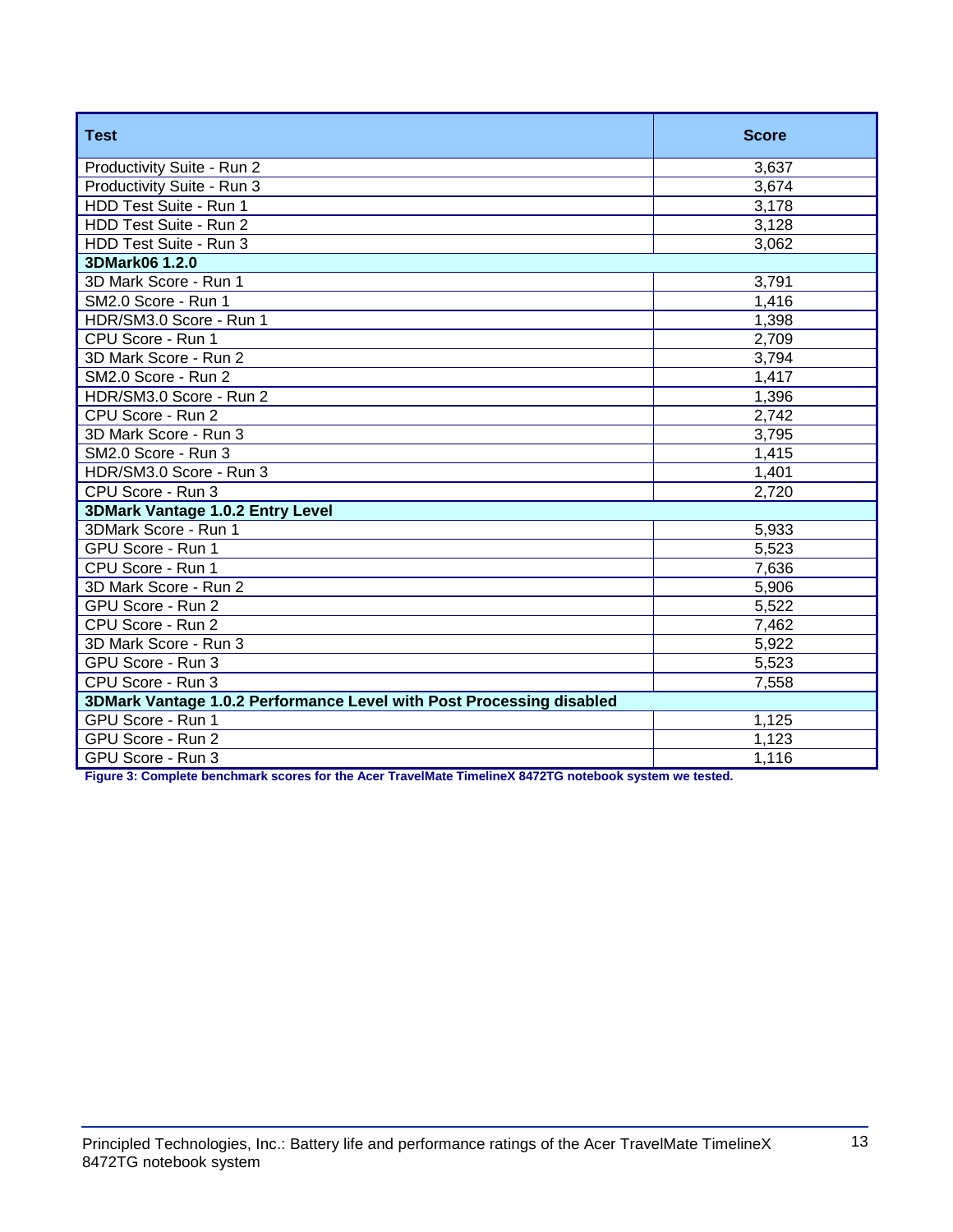# **Appendix B – Test system configuration information**

Figure 4 provides detailed configuration information about the test system.

| <b>System</b>                                     | <b>Acer TravelMate TimelineX 8472TG</b>          |
|---------------------------------------------------|--------------------------------------------------|
| General                                           |                                                  |
| Number of processor packages                      | 1                                                |
| Number of cores per processor                     | $\overline{2}$                                   |
| Number of hardware threads per core               | $\overline{\mathbf{4}}$                          |
| System power management policy                    | <b>Balanced</b>                                  |
| Processor power-saving option                     | Enhanced Intel SpeedStep <sup>®</sup> Technology |
| System dimensions (length x width x<br>height)    | 13-9/16" x 9-3/4" x 1-3/8"                       |
| System weight                                     | 4 lbs. 13.5 oz.                                  |
| <b>CPU</b>                                        |                                                  |
| Vendor                                            | Intel                                            |
| Name                                              | Core i5                                          |
| Model number                                      | M 450                                            |
| Stepping                                          | K <sub>0</sub>                                   |
| Socket type and number of pins                    | Socket 1156 LGA                                  |
| Core frequency (GHz)                              | 2.40                                             |
| <b>Bus frequency</b>                              | 4.8 GT/s (DMI)                                   |
| L1 cache                                          | 32 KB + 32 KB (per core)                         |
| L <sub>2</sub> cache                              | 256 KB + 256 KB (per core)                       |
| L <sub>3</sub> cache                              | 3 MB (shared)                                    |
| <b>Platform</b>                                   |                                                  |
| Vendor                                            | Acer                                             |
| Motherboard model number                          | BAP40-CP                                         |
| Motherboard chipset                               | Intel ID0044                                     |
| <b>BIOS</b> name and version                      | Phoenix v1.04 05/19/2010                         |
| <b>Memory module(s)</b>                           |                                                  |
| Vendor and model number                           | Nanya NT2GC64B8HCONS-CG                          |
| <b>Type</b>                                       | PC3-10600                                        |
| Speed (MHz)                                       | 1,333                                            |
| Speed running in the system (MHz)                 | 1,066                                            |
| Timing/Latency (tCL-tRCD-tRP-<br>tRASmin)         | $7 - 7 - 7 - 20$                                 |
| Size (MB)                                         | 2,048                                            |
| Number of memory module(s)                        | $1 \times 2$ GB                                  |
| Chip organization (single-sided/double-<br>sided) | Double-sided                                     |
| Channel (single/dual)                             | Single                                           |
| <b>Hard disk</b>                                  |                                                  |
| Vendor and model number                           | Western Digitial WDC WD3200BEVT-22A23T0          |
| Number of disks in system                         | 1                                                |
| Size (GB)                                         | 320                                              |
| Buffer size (MB)                                  | 8                                                |
| <b>RPM</b>                                        | 5,400                                            |
| <b>Type</b>                                       | <b>SATA-300</b>                                  |
| Controller                                        | Intel HM55                                       |
| <b>Driver</b>                                     | Intel v 9.6.0.1014 (03/03/2010)                  |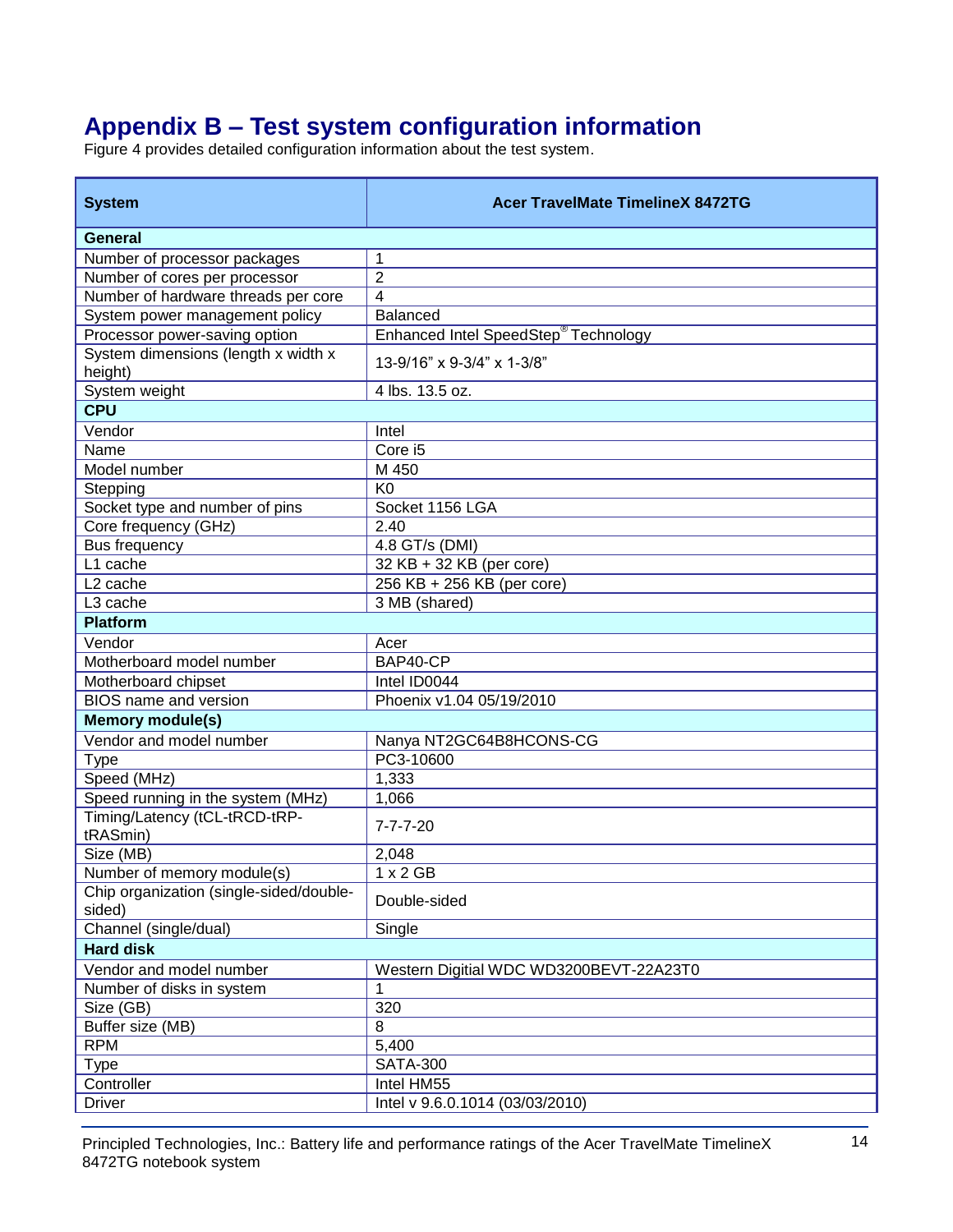| Name<br>Windows 7 Professional 32-bit<br><b>Build number</b><br>7600<br>N/A<br>Service Pack<br><b>NTFS</b><br>File system<br>Kernel<br>ACPI x86-based PC<br>English<br>Language<br>Microsoft DirectX version<br>11<br><b>Graphics 1</b><br>Vendor and model number<br>NVIDIA GeForce 310M<br><b>Discrete</b><br><b>Type</b><br>Chipset<br>GeForce 310M<br><b>BIOS</b> version<br>70.18.53.0.e<br>Total available graphics memory (MB)<br>1,146<br>512<br>Dedicated video memory (MB)<br>System video memory (MB)<br>$\boldsymbol{0}$<br>Shared system memory (MB)<br>634<br>Resolution<br>1,366 x 768 x 32-bit<br><b>Driver</b><br>NVIDIA 8.16.11.8986 (04/27/2010)<br><b>Graphics 2</b><br>Vendor and model number<br>Intel HD Graphics<br><b>Type</b><br>Integrated<br>Chipset<br>Intel HD Graphics<br><b>BIOS</b> version<br>1994.0<br>Total available graphics memory (MB)<br>762<br>Dedicated video memory (MB)<br>128<br>System video memory (MB)<br>$\mathbf 0$<br>Shared system memory (MB)<br>634<br>Resolution<br>1,366 x 768 x 32-bit<br><b>Driver</b><br>Intel 8.15.10.2104 (03.31.2010)<br>Sound card/subsystem<br>Vendor and model number<br><b>Conexant High Definition Audio</b><br><b>Driver</b><br>Conexant 4.121.0.50 (04/16/2010)<br><b>Ethernet</b><br>Vendor and model number<br>Broadcom NetXtreme Gigabit<br>Broadcom 14.0.0.7 (02/09/2010)<br><b>Driver</b><br><b>Wireless</b><br>Vendor and model number<br>Broadcom 802.11n Network Adapter<br><b>Driver</b><br>Broadcom 5.60.350.6 (03/22/2010)<br><b>Modem</b><br>HDAUDIO Soft Data Fax Modem with SmartCP<br>Vendor and model number<br><b>Driver</b><br>CXT 7.80.4.63 (02/03/2010)<br><b>Optical drive(s)</b><br>Vendor and model number<br>HL-DT-ST DVDRAM GT31N<br><b>DVD-RW</b><br><b>Type</b><br><b>USB ports</b><br>3<br>Number<br>$\overline{2.0}$<br>Type | <b>Operating system</b> |                                |  |
|-------------------------------------------------------------------------------------------------------------------------------------------------------------------------------------------------------------------------------------------------------------------------------------------------------------------------------------------------------------------------------------------------------------------------------------------------------------------------------------------------------------------------------------------------------------------------------------------------------------------------------------------------------------------------------------------------------------------------------------------------------------------------------------------------------------------------------------------------------------------------------------------------------------------------------------------------------------------------------------------------------------------------------------------------------------------------------------------------------------------------------------------------------------------------------------------------------------------------------------------------------------------------------------------------------------------------------------------------------------------------------------------------------------------------------------------------------------------------------------------------------------------------------------------------------------------------------------------------------------------------------------------------------------------------------------------------------------------------------------------------------------------------------------------------------------------------------------------------|-------------------------|--------------------------------|--|
|                                                                                                                                                                                                                                                                                                                                                                                                                                                                                                                                                                                                                                                                                                                                                                                                                                                                                                                                                                                                                                                                                                                                                                                                                                                                                                                                                                                                                                                                                                                                                                                                                                                                                                                                                                                                                                                 |                         |                                |  |
|                                                                                                                                                                                                                                                                                                                                                                                                                                                                                                                                                                                                                                                                                                                                                                                                                                                                                                                                                                                                                                                                                                                                                                                                                                                                                                                                                                                                                                                                                                                                                                                                                                                                                                                                                                                                                                                 |                         |                                |  |
|                                                                                                                                                                                                                                                                                                                                                                                                                                                                                                                                                                                                                                                                                                                                                                                                                                                                                                                                                                                                                                                                                                                                                                                                                                                                                                                                                                                                                                                                                                                                                                                                                                                                                                                                                                                                                                                 |                         |                                |  |
|                                                                                                                                                                                                                                                                                                                                                                                                                                                                                                                                                                                                                                                                                                                                                                                                                                                                                                                                                                                                                                                                                                                                                                                                                                                                                                                                                                                                                                                                                                                                                                                                                                                                                                                                                                                                                                                 |                         |                                |  |
|                                                                                                                                                                                                                                                                                                                                                                                                                                                                                                                                                                                                                                                                                                                                                                                                                                                                                                                                                                                                                                                                                                                                                                                                                                                                                                                                                                                                                                                                                                                                                                                                                                                                                                                                                                                                                                                 |                         |                                |  |
|                                                                                                                                                                                                                                                                                                                                                                                                                                                                                                                                                                                                                                                                                                                                                                                                                                                                                                                                                                                                                                                                                                                                                                                                                                                                                                                                                                                                                                                                                                                                                                                                                                                                                                                                                                                                                                                 |                         |                                |  |
|                                                                                                                                                                                                                                                                                                                                                                                                                                                                                                                                                                                                                                                                                                                                                                                                                                                                                                                                                                                                                                                                                                                                                                                                                                                                                                                                                                                                                                                                                                                                                                                                                                                                                                                                                                                                                                                 |                         |                                |  |
|                                                                                                                                                                                                                                                                                                                                                                                                                                                                                                                                                                                                                                                                                                                                                                                                                                                                                                                                                                                                                                                                                                                                                                                                                                                                                                                                                                                                                                                                                                                                                                                                                                                                                                                                                                                                                                                 |                         |                                |  |
|                                                                                                                                                                                                                                                                                                                                                                                                                                                                                                                                                                                                                                                                                                                                                                                                                                                                                                                                                                                                                                                                                                                                                                                                                                                                                                                                                                                                                                                                                                                                                                                                                                                                                                                                                                                                                                                 |                         |                                |  |
|                                                                                                                                                                                                                                                                                                                                                                                                                                                                                                                                                                                                                                                                                                                                                                                                                                                                                                                                                                                                                                                                                                                                                                                                                                                                                                                                                                                                                                                                                                                                                                                                                                                                                                                                                                                                                                                 |                         |                                |  |
|                                                                                                                                                                                                                                                                                                                                                                                                                                                                                                                                                                                                                                                                                                                                                                                                                                                                                                                                                                                                                                                                                                                                                                                                                                                                                                                                                                                                                                                                                                                                                                                                                                                                                                                                                                                                                                                 |                         |                                |  |
|                                                                                                                                                                                                                                                                                                                                                                                                                                                                                                                                                                                                                                                                                                                                                                                                                                                                                                                                                                                                                                                                                                                                                                                                                                                                                                                                                                                                                                                                                                                                                                                                                                                                                                                                                                                                                                                 |                         |                                |  |
|                                                                                                                                                                                                                                                                                                                                                                                                                                                                                                                                                                                                                                                                                                                                                                                                                                                                                                                                                                                                                                                                                                                                                                                                                                                                                                                                                                                                                                                                                                                                                                                                                                                                                                                                                                                                                                                 |                         |                                |  |
|                                                                                                                                                                                                                                                                                                                                                                                                                                                                                                                                                                                                                                                                                                                                                                                                                                                                                                                                                                                                                                                                                                                                                                                                                                                                                                                                                                                                                                                                                                                                                                                                                                                                                                                                                                                                                                                 |                         |                                |  |
|                                                                                                                                                                                                                                                                                                                                                                                                                                                                                                                                                                                                                                                                                                                                                                                                                                                                                                                                                                                                                                                                                                                                                                                                                                                                                                                                                                                                                                                                                                                                                                                                                                                                                                                                                                                                                                                 |                         |                                |  |
|                                                                                                                                                                                                                                                                                                                                                                                                                                                                                                                                                                                                                                                                                                                                                                                                                                                                                                                                                                                                                                                                                                                                                                                                                                                                                                                                                                                                                                                                                                                                                                                                                                                                                                                                                                                                                                                 |                         |                                |  |
|                                                                                                                                                                                                                                                                                                                                                                                                                                                                                                                                                                                                                                                                                                                                                                                                                                                                                                                                                                                                                                                                                                                                                                                                                                                                                                                                                                                                                                                                                                                                                                                                                                                                                                                                                                                                                                                 |                         |                                |  |
|                                                                                                                                                                                                                                                                                                                                                                                                                                                                                                                                                                                                                                                                                                                                                                                                                                                                                                                                                                                                                                                                                                                                                                                                                                                                                                                                                                                                                                                                                                                                                                                                                                                                                                                                                                                                                                                 |                         |                                |  |
|                                                                                                                                                                                                                                                                                                                                                                                                                                                                                                                                                                                                                                                                                                                                                                                                                                                                                                                                                                                                                                                                                                                                                                                                                                                                                                                                                                                                                                                                                                                                                                                                                                                                                                                                                                                                                                                 |                         |                                |  |
|                                                                                                                                                                                                                                                                                                                                                                                                                                                                                                                                                                                                                                                                                                                                                                                                                                                                                                                                                                                                                                                                                                                                                                                                                                                                                                                                                                                                                                                                                                                                                                                                                                                                                                                                                                                                                                                 |                         |                                |  |
|                                                                                                                                                                                                                                                                                                                                                                                                                                                                                                                                                                                                                                                                                                                                                                                                                                                                                                                                                                                                                                                                                                                                                                                                                                                                                                                                                                                                                                                                                                                                                                                                                                                                                                                                                                                                                                                 |                         |                                |  |
|                                                                                                                                                                                                                                                                                                                                                                                                                                                                                                                                                                                                                                                                                                                                                                                                                                                                                                                                                                                                                                                                                                                                                                                                                                                                                                                                                                                                                                                                                                                                                                                                                                                                                                                                                                                                                                                 |                         |                                |  |
|                                                                                                                                                                                                                                                                                                                                                                                                                                                                                                                                                                                                                                                                                                                                                                                                                                                                                                                                                                                                                                                                                                                                                                                                                                                                                                                                                                                                                                                                                                                                                                                                                                                                                                                                                                                                                                                 |                         |                                |  |
|                                                                                                                                                                                                                                                                                                                                                                                                                                                                                                                                                                                                                                                                                                                                                                                                                                                                                                                                                                                                                                                                                                                                                                                                                                                                                                                                                                                                                                                                                                                                                                                                                                                                                                                                                                                                                                                 |                         |                                |  |
|                                                                                                                                                                                                                                                                                                                                                                                                                                                                                                                                                                                                                                                                                                                                                                                                                                                                                                                                                                                                                                                                                                                                                                                                                                                                                                                                                                                                                                                                                                                                                                                                                                                                                                                                                                                                                                                 |                         |                                |  |
|                                                                                                                                                                                                                                                                                                                                                                                                                                                                                                                                                                                                                                                                                                                                                                                                                                                                                                                                                                                                                                                                                                                                                                                                                                                                                                                                                                                                                                                                                                                                                                                                                                                                                                                                                                                                                                                 |                         |                                |  |
|                                                                                                                                                                                                                                                                                                                                                                                                                                                                                                                                                                                                                                                                                                                                                                                                                                                                                                                                                                                                                                                                                                                                                                                                                                                                                                                                                                                                                                                                                                                                                                                                                                                                                                                                                                                                                                                 |                         |                                |  |
|                                                                                                                                                                                                                                                                                                                                                                                                                                                                                                                                                                                                                                                                                                                                                                                                                                                                                                                                                                                                                                                                                                                                                                                                                                                                                                                                                                                                                                                                                                                                                                                                                                                                                                                                                                                                                                                 |                         |                                |  |
|                                                                                                                                                                                                                                                                                                                                                                                                                                                                                                                                                                                                                                                                                                                                                                                                                                                                                                                                                                                                                                                                                                                                                                                                                                                                                                                                                                                                                                                                                                                                                                                                                                                                                                                                                                                                                                                 |                         |                                |  |
|                                                                                                                                                                                                                                                                                                                                                                                                                                                                                                                                                                                                                                                                                                                                                                                                                                                                                                                                                                                                                                                                                                                                                                                                                                                                                                                                                                                                                                                                                                                                                                                                                                                                                                                                                                                                                                                 |                         |                                |  |
|                                                                                                                                                                                                                                                                                                                                                                                                                                                                                                                                                                                                                                                                                                                                                                                                                                                                                                                                                                                                                                                                                                                                                                                                                                                                                                                                                                                                                                                                                                                                                                                                                                                                                                                                                                                                                                                 |                         |                                |  |
|                                                                                                                                                                                                                                                                                                                                                                                                                                                                                                                                                                                                                                                                                                                                                                                                                                                                                                                                                                                                                                                                                                                                                                                                                                                                                                                                                                                                                                                                                                                                                                                                                                                                                                                                                                                                                                                 |                         |                                |  |
|                                                                                                                                                                                                                                                                                                                                                                                                                                                                                                                                                                                                                                                                                                                                                                                                                                                                                                                                                                                                                                                                                                                                                                                                                                                                                                                                                                                                                                                                                                                                                                                                                                                                                                                                                                                                                                                 |                         |                                |  |
|                                                                                                                                                                                                                                                                                                                                                                                                                                                                                                                                                                                                                                                                                                                                                                                                                                                                                                                                                                                                                                                                                                                                                                                                                                                                                                                                                                                                                                                                                                                                                                                                                                                                                                                                                                                                                                                 |                         |                                |  |
|                                                                                                                                                                                                                                                                                                                                                                                                                                                                                                                                                                                                                                                                                                                                                                                                                                                                                                                                                                                                                                                                                                                                                                                                                                                                                                                                                                                                                                                                                                                                                                                                                                                                                                                                                                                                                                                 |                         |                                |  |
|                                                                                                                                                                                                                                                                                                                                                                                                                                                                                                                                                                                                                                                                                                                                                                                                                                                                                                                                                                                                                                                                                                                                                                                                                                                                                                                                                                                                                                                                                                                                                                                                                                                                                                                                                                                                                                                 |                         |                                |  |
|                                                                                                                                                                                                                                                                                                                                                                                                                                                                                                                                                                                                                                                                                                                                                                                                                                                                                                                                                                                                                                                                                                                                                                                                                                                                                                                                                                                                                                                                                                                                                                                                                                                                                                                                                                                                                                                 |                         |                                |  |
|                                                                                                                                                                                                                                                                                                                                                                                                                                                                                                                                                                                                                                                                                                                                                                                                                                                                                                                                                                                                                                                                                                                                                                                                                                                                                                                                                                                                                                                                                                                                                                                                                                                                                                                                                                                                                                                 |                         |                                |  |
|                                                                                                                                                                                                                                                                                                                                                                                                                                                                                                                                                                                                                                                                                                                                                                                                                                                                                                                                                                                                                                                                                                                                                                                                                                                                                                                                                                                                                                                                                                                                                                                                                                                                                                                                                                                                                                                 |                         |                                |  |
|                                                                                                                                                                                                                                                                                                                                                                                                                                                                                                                                                                                                                                                                                                                                                                                                                                                                                                                                                                                                                                                                                                                                                                                                                                                                                                                                                                                                                                                                                                                                                                                                                                                                                                                                                                                                                                                 |                         |                                |  |
|                                                                                                                                                                                                                                                                                                                                                                                                                                                                                                                                                                                                                                                                                                                                                                                                                                                                                                                                                                                                                                                                                                                                                                                                                                                                                                                                                                                                                                                                                                                                                                                                                                                                                                                                                                                                                                                 |                         |                                |  |
|                                                                                                                                                                                                                                                                                                                                                                                                                                                                                                                                                                                                                                                                                                                                                                                                                                                                                                                                                                                                                                                                                                                                                                                                                                                                                                                                                                                                                                                                                                                                                                                                                                                                                                                                                                                                                                                 |                         |                                |  |
|                                                                                                                                                                                                                                                                                                                                                                                                                                                                                                                                                                                                                                                                                                                                                                                                                                                                                                                                                                                                                                                                                                                                                                                                                                                                                                                                                                                                                                                                                                                                                                                                                                                                                                                                                                                                                                                 |                         |                                |  |
|                                                                                                                                                                                                                                                                                                                                                                                                                                                                                                                                                                                                                                                                                                                                                                                                                                                                                                                                                                                                                                                                                                                                                                                                                                                                                                                                                                                                                                                                                                                                                                                                                                                                                                                                                                                                                                                 |                         |                                |  |
|                                                                                                                                                                                                                                                                                                                                                                                                                                                                                                                                                                                                                                                                                                                                                                                                                                                                                                                                                                                                                                                                                                                                                                                                                                                                                                                                                                                                                                                                                                                                                                                                                                                                                                                                                                                                                                                 |                         |                                |  |
|                                                                                                                                                                                                                                                                                                                                                                                                                                                                                                                                                                                                                                                                                                                                                                                                                                                                                                                                                                                                                                                                                                                                                                                                                                                                                                                                                                                                                                                                                                                                                                                                                                                                                                                                                                                                                                                 |                         |                                |  |
|                                                                                                                                                                                                                                                                                                                                                                                                                                                                                                                                                                                                                                                                                                                                                                                                                                                                                                                                                                                                                                                                                                                                                                                                                                                                                                                                                                                                                                                                                                                                                                                                                                                                                                                                                                                                                                                 |                         |                                |  |
|                                                                                                                                                                                                                                                                                                                                                                                                                                                                                                                                                                                                                                                                                                                                                                                                                                                                                                                                                                                                                                                                                                                                                                                                                                                                                                                                                                                                                                                                                                                                                                                                                                                                                                                                                                                                                                                 | Other                   | DisplayPort, Media card reader |  |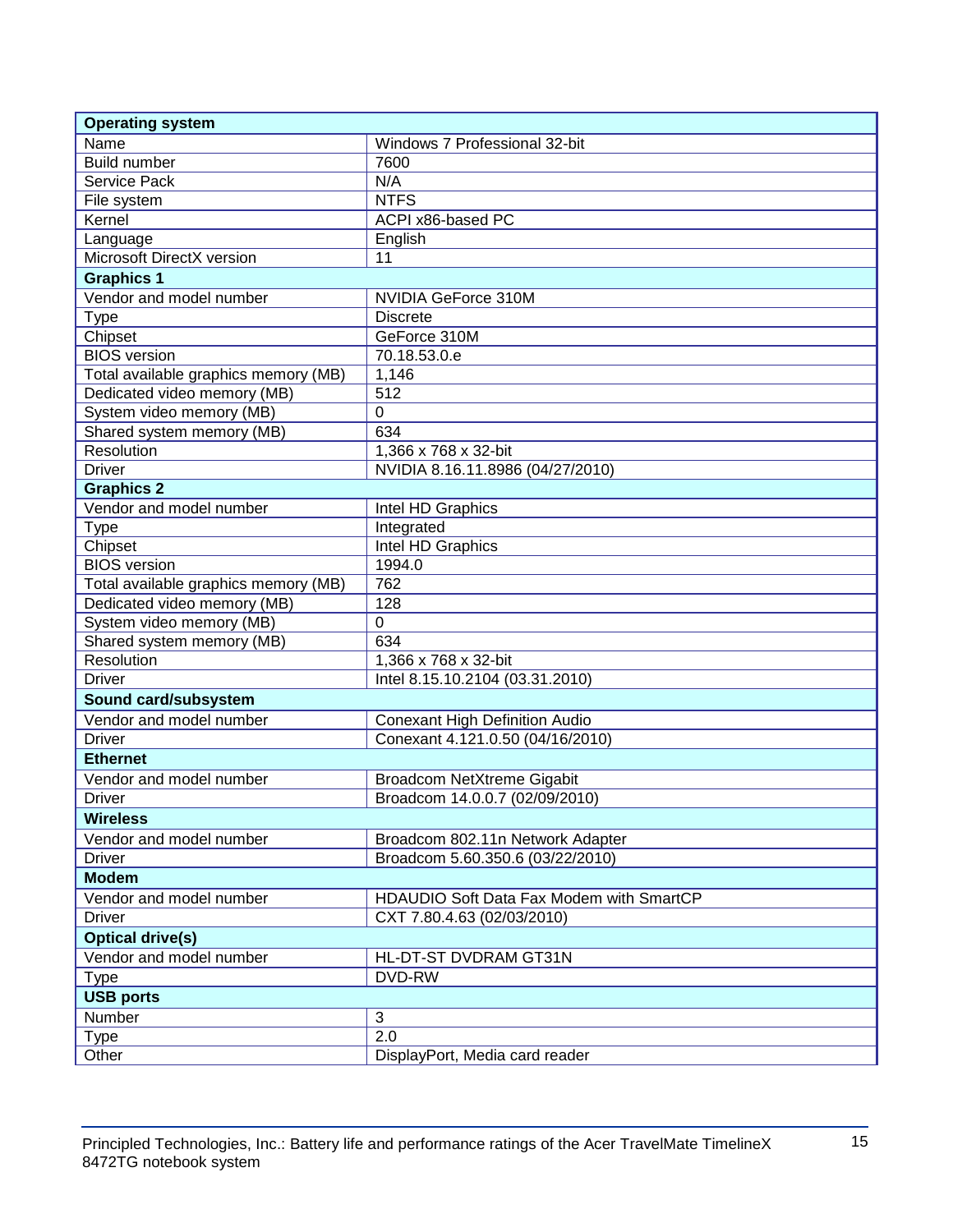| IEEE 1394 ports                |                          |  |
|--------------------------------|--------------------------|--|
| Number                         | 0                        |  |
| <b>Monitor</b>                 |                          |  |
| LCD type                       | HD LED LCD               |  |
| Screen size (inches)           | 14.0                     |  |
| Refresh rate (Hz)              | 60                       |  |
| <b>Battery</b>                 |                          |  |
| <b>Type</b>                    | AS10D3E Li-ion           |  |
| Size (length x width x height) | 10-5/8" x 2-1/4"" x 3/4" |  |
| Rated capacity                 | 6000 mAh / 11.1 V (66Wh) |  |
| Weight (oz.)                   | 11.7                     |  |

**Figure 4: Detailed configuration information for the notebook system.**